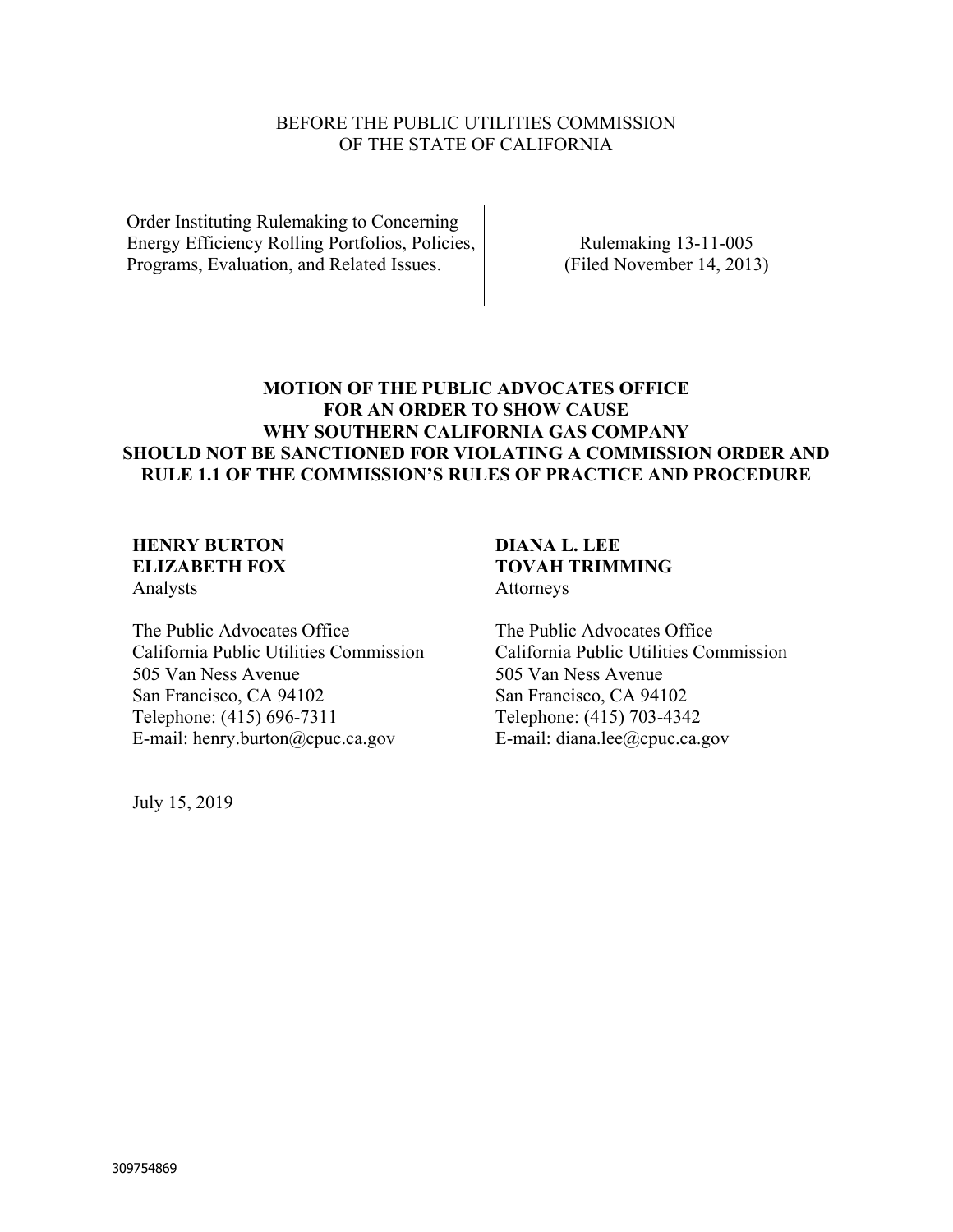# **TABLE OF CONTENTS**

|     |                                                            |                                                                                                                                                                                                          | Pages |
|-----|------------------------------------------------------------|----------------------------------------------------------------------------------------------------------------------------------------------------------------------------------------------------------|-------|
| I.  |                                                            |                                                                                                                                                                                                          |       |
| II. |                                                            |                                                                                                                                                                                                          |       |
|     |                                                            | A. D.18-05-041 PROHIBITS SOCALGAS FROM USING RATEPAYER FUNDS TO<br>PARTICIPATE IN EE CODES AND STANDARDS ADVOCACY THROUGH 2025. 2                                                                        |       |
|     |                                                            | B. SOCALGAS IGNORED D.18-05-041'S ORDER TO CEASE RATEPAYER FUNDED<br>EE CODES AND STANDARDS ADVOCACY FOR THE DURATION OF THE 2018-<br>2025 BUSINESS PLAN CYCLE AND FAILED TO DESCRIBE THE FULL EXTENT OF |       |
|     |                                                            | 1. SoCalGas admits that it continued to work on EE codes and standards<br>advocacy using ratepayer funding in contravention of the                                                                       |       |
|     |                                                            | 2. SoCalGas's EE codes and standard advocacy activities were more                                                                                                                                        |       |
|     |                                                            | 3. SoCalGas sought to redefine the EE codes and standards prohibited by                                                                                                                                  |       |
|     |                                                            |                                                                                                                                                                                                          |       |
|     |                                                            | 5. SoCalGas did not disclose relevant communications as the Public                                                                                                                                       |       |
|     |                                                            | 6. SoCalGas did not disclose the full extent of employee participation in<br>EE codes and standards advocacy as the Public Advocates Office                                                              |       |
| Ш.  |                                                            |                                                                                                                                                                                                          |       |
|     |                                                            | A. THE COMMISSION SHOULD REJECT SOCALGAS'S CLAIM THAT D.18-05-041<br>ALLOWS SOCALGAS TO CHARGE RATEPAYERS FOR ADVOCACY AT THE                                                                            |       |
|     | B. THE COMMISSION SHOULD ORDER SOCALGAS TO DEMONSTRATE ITS |                                                                                                                                                                                                          |       |
|     |                                                            | C. SOCALGAS VIOLATED RULE 1.1 BY MAKING FALSE STATEMENTS TO THE<br>PUBLIC ADVOCATES OFFICE AND FAILING TO DISCLOSE IMPORTANT                                                                             |       |
|     |                                                            | 1. SoCalGas falsely claimed that engagement with the Department of                                                                                                                                       |       |
|     |                                                            | 2. SoCalGas's response to a data request shows that its previous                                                                                                                                         |       |
|     |                                                            | 3. SoCalGas's own actions and statements show that it did not believe<br>federal-level advocacy was permissible under D.18-05-041. 21                                                                    |       |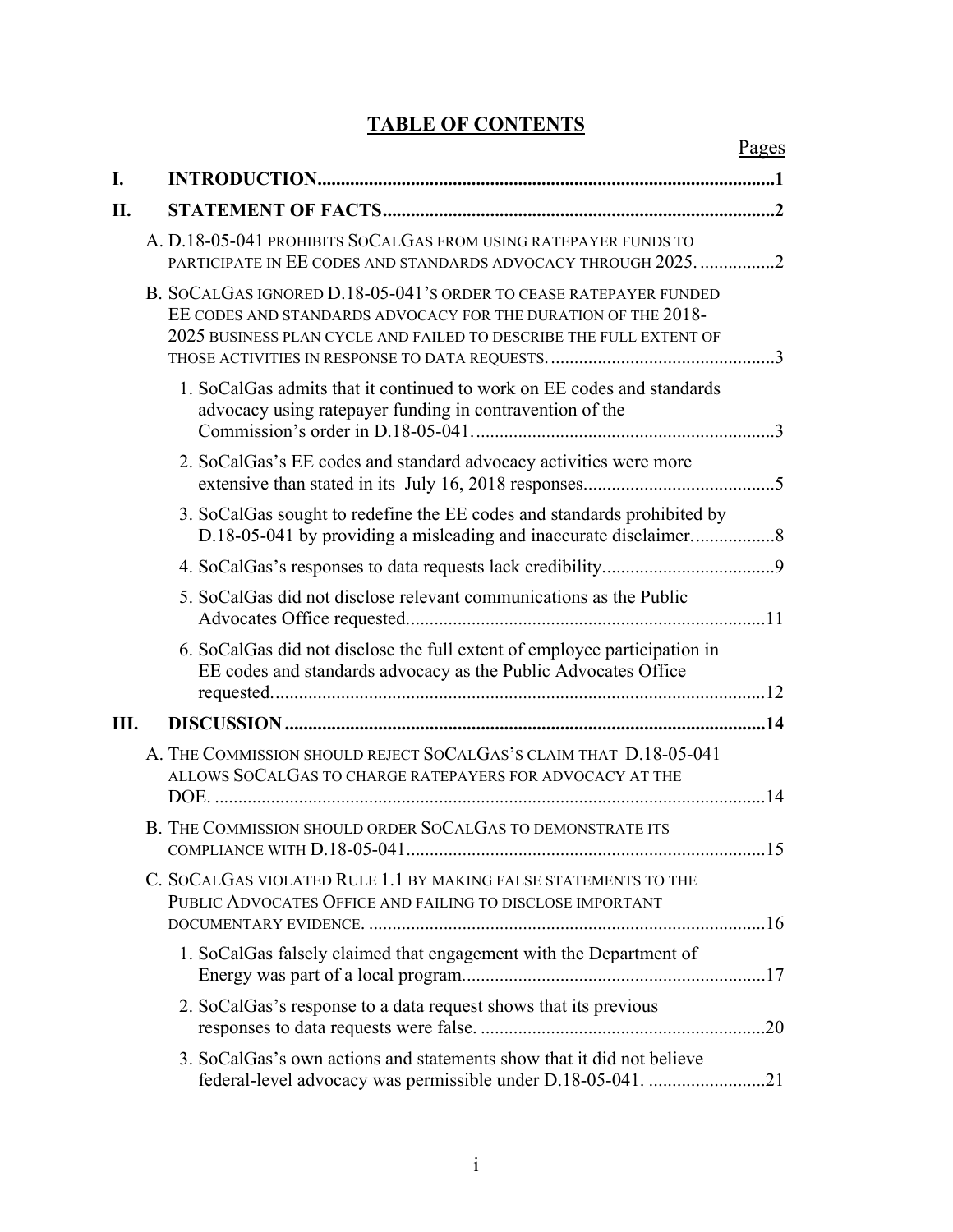| A. THE COMMISSION SHOULD ORDER SOCALGAS TO SHOW CAUSE WHY THE |  |
|---------------------------------------------------------------|--|
| COMMISSION SHOULD NOT PENALIZE SOCALGAS FOR VIOLATING A       |  |
| COMMISSION ORDER AND RULE 1.1 OF THE COMMISSION'S RULES OF    |  |
|                                                               |  |
|                                                               |  |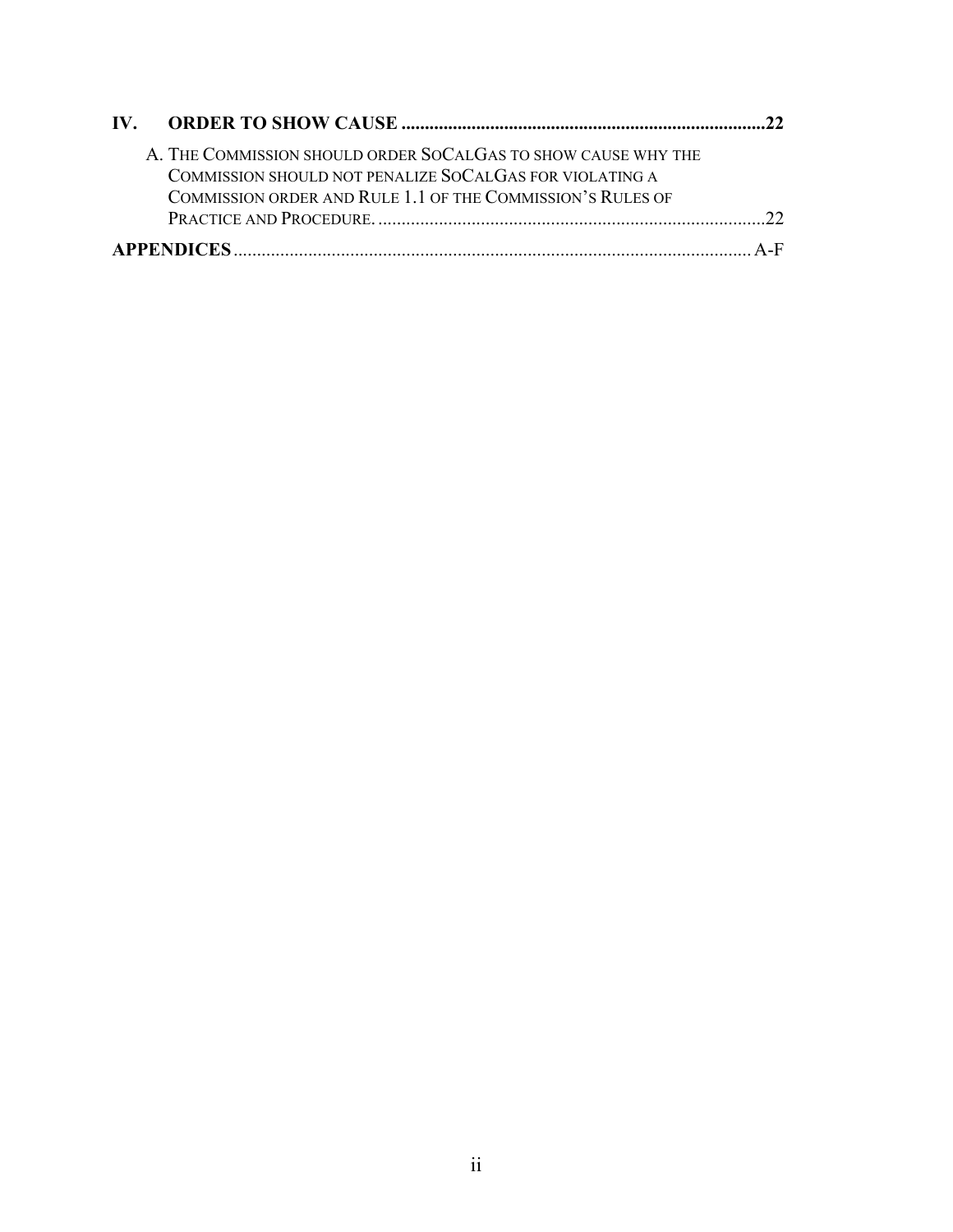## **TABLE OF AUTHORITIES**

## Pages

## **Cases**

| Pacific Gas & Electric Co. v. Public Utilities Com. |  |
|-----------------------------------------------------|--|
|                                                     |  |

# **CPUC Decisions**

#### **State Statutes**

## **California Public Utilities Code**

# **Commission Rules of Practice and Procedure**

| Rule 11 |  |
|---------|--|
| Rule 1  |  |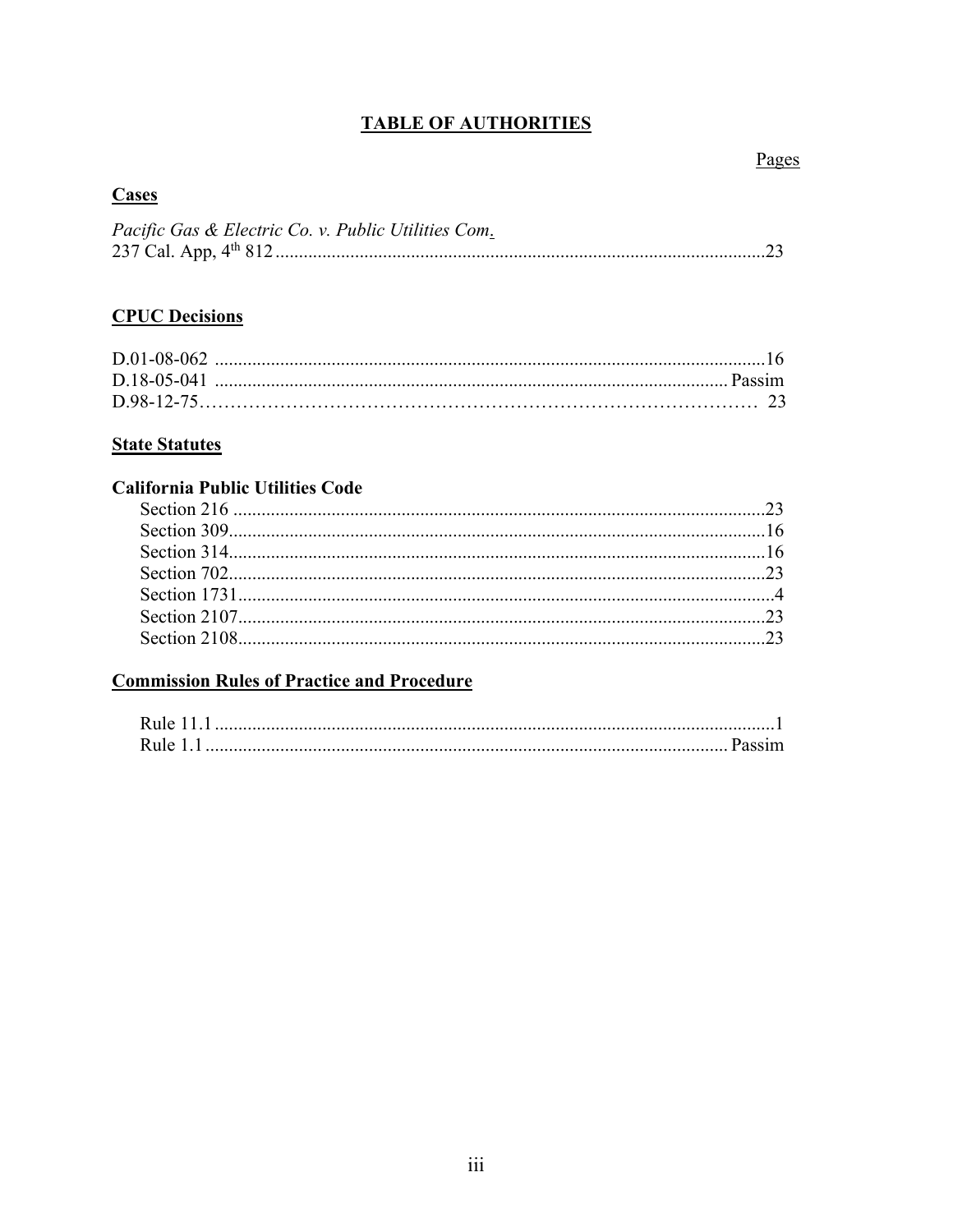## **I. INTRODUCTION**

Pursuant to Rule 11.1 of the Rules of Practice and Procedure of the California Public Utilities Commission (Commission), the Public Advocates Office at the California Public Utilities Commission (Cal Advocates), submits this *Motion of the Public Advocates Office for an Order to Show Cause Why Southern California Gas Company Should Not Be Sanctioned for Violating a Commission Order and Rule 1.1 of the Commission's Rules of Practice and Procedure* (Motion). This Motion presents evidence that:

- Southern California Gas Company (SoCalGas) continued to charge ratepayers for energy efficiency (EE) codes and standards advocacy for nearly a month after the Commission ordered SoCalGas to cease such advocacy.**<sup>1</sup>**
- SoCalGas submitted misleading and inaccurate information that minimized the full extent of its codes and standards advocacy after the Commission ordered SoCalGas to cease its ratepayer-funded advocacy.

The misconduct summarized in this Motion began in June 2018 and continued through at

least January 7, 2019. The Public Advocates Office recommends that the Commission issue an Order to Show Cause why the Commission should not:

- Sanction SoCalGas for violating a Commission order;
- Sanction SoCalGas for violating Rule 1.1 of the Commission's Rules of Practice and Procedure;
- Order SoCalGas to demonstrate that all of its charges to ratepayers since June 1, 2018, including balancing account entries in the Demand Side Management Balancing Account (DSMBA) are in compliance with Decision (D.) 18-05-041 (or Decision); and
- Order SoCalGas to reverse each charge that does not comply with D.18-05-041's order limiting SoCalGas's role in ratepayer-funded EE codes and standards advocacy and make any other adjustments needed to ensure that SoCalGas did not charge ratepayers for advocacy in violation of D.18-05-041.

Thus far, the amount of money SoCalGas expended on EE codes and standards advocacy represents only a small portion of SoCalGas's EE budget. However, as explained below, the Public Advocates Office is not confident that SoCalGas has disclosed all of its charges to

 $\overline{a}$ **1** D.18-05-041, *Decision Addressing Energy Efficiency Business Plans,* May 31, 2018, pp. 140-144, 150-151; Ordering Paragraph 53, p. 193.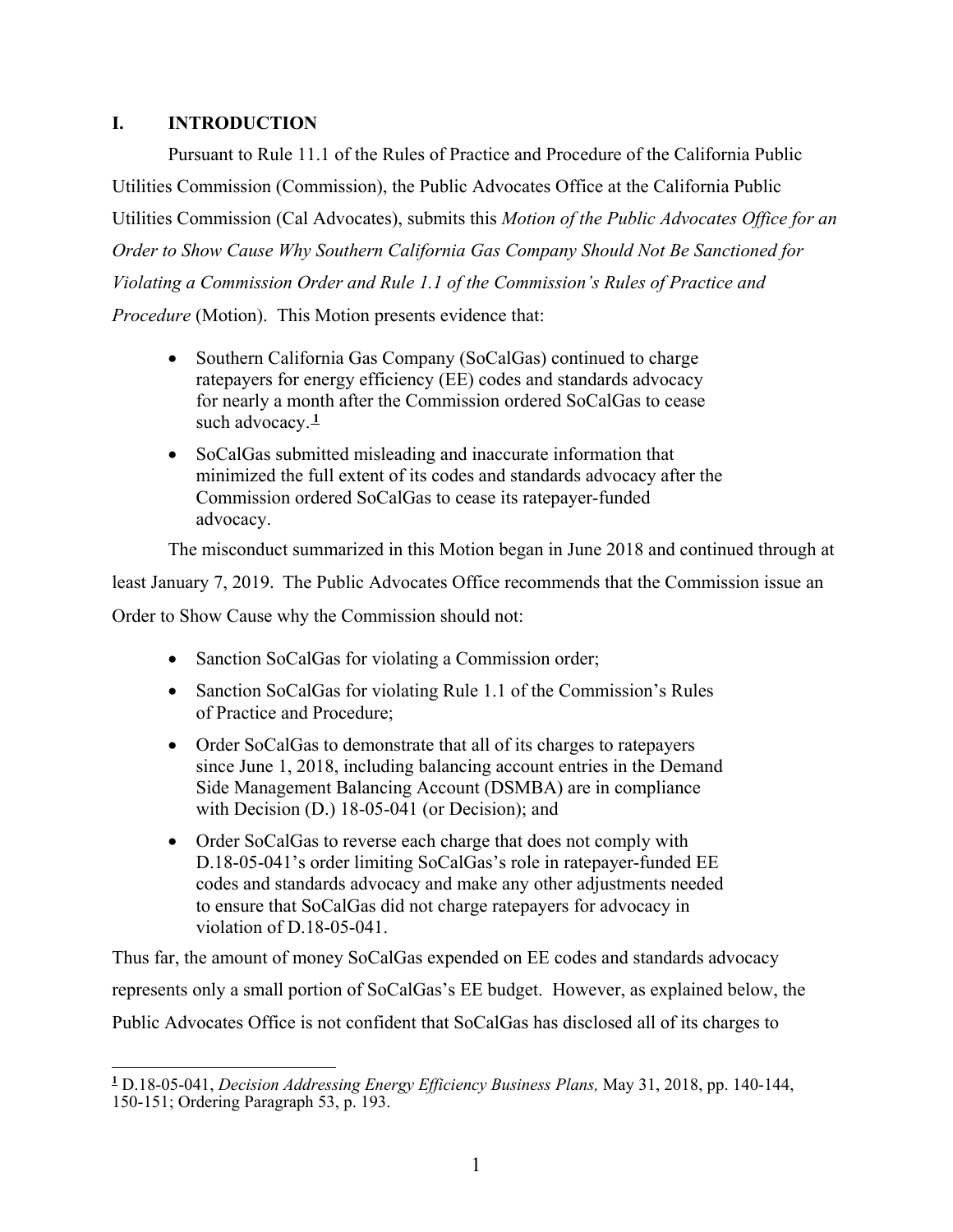ratepayers for EE codes and standards advocacy that occurred after the effective date of D.18-05-041. Moreover, the principles at stake are critical to the integrity of the regulatory process. The Commission must act to ensure that its orders are timely followed and that SoCalGas provides honest information.

#### **II. STATEMENT OF FACTS**

#### A. **D.18-05-041 prohibits SoCalGas from using ratepayer funds to participate in EE codes and standards advocacy through 2025.**

D.18-05-041 affirms that the purpose of ratepayer funding for EE codes and standards advocacy is to promote increasingly strict codes and standards. The Commission recognized that the Public Advocates Office had presented "serious allegations," supported by evidence, that SoCalGas had misused EE funds,**<sup>2</sup>** including evidence that SoCalGas opposed an efficiency standard for residential furnaces proposed by the United States Department of Energy (DOE).**<sup>3</sup>**

The Commission, therefore, concluded that "there is a potential for SoCalGas to misuse ratepayer funds authorized for codes and standards advocacy" and expressly prohibited SoCalGas from any further involvement in EE codes and standards advocacy for the duration of the current business plan period (2018-2025):

> [W]e find it reasonable to limit SoCalGas's involvement in codes and standards advocacy as [the Public Advocates Office] recommends. SoCalGas shall have no role in statewide codes and standards advocacy other than to transfer funds to the statewide codes and standards lead for program implementation.**<sup>4</sup>**

The Commission adopted D.18-05-041 on May 31, 2018. The Decision states "[t]his order is effective today."**<sup>5</sup>**

 $\overline{a}$ **2** D.18-05-041, p. 140.

**<sup>3</sup>** D.18-05-041, pp. 140-141.

**<sup>4</sup>** D.18-05-041, p. 144.

**<sup>5</sup>** D.18-05-041, p. 195. Public Utilities Code Section 1731 requires the Commission to set an effective date when issuing a decision, which can before the issuance of the decision. D.18-05-041 was adopted on May 31, 2018 "effective today" and issued on June 5, 2018. Therefore, this Motion includes evidence of SoCalGas's use of ratepayer funds for EE codes and standards advocacy starting on June 1, 2018.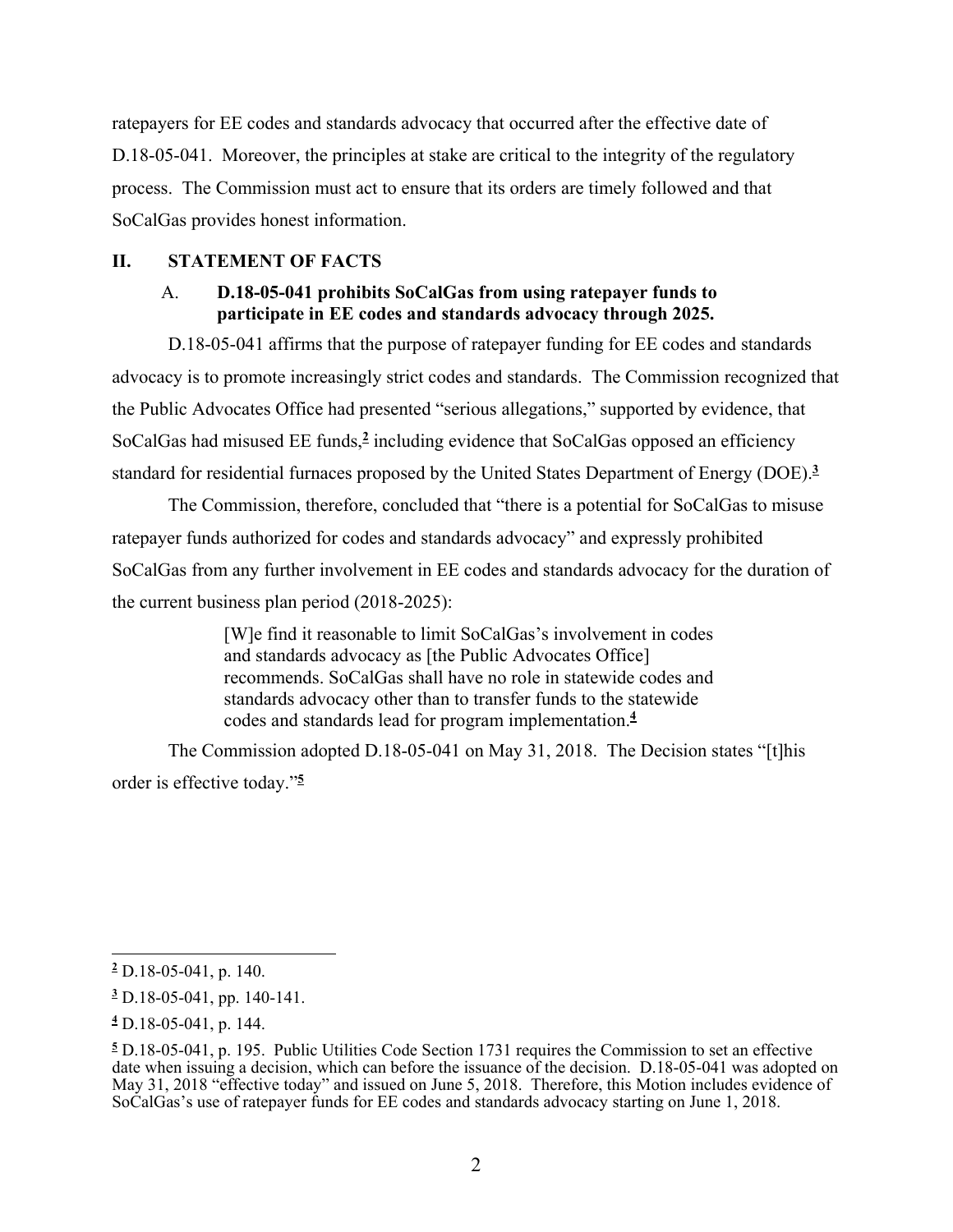## **B. SoCalGas ignored D.18-05-041's order to cease ratepayer funded EE codes and standards advocacy for the duration of the 2018-2025 business plan cycle and failed to describe the full extent of those activities in response to data requests.**

Following the issuance of D.18-05-041, the Public Advocates Office sent data requests to

SoCalGas<sup>6</sup> and the other utilities to verify SoCalGas's compliance with that Decision.

SoCalGas's responses to the data requests revealed a continuing pattern of troubling behavior.

## 1. **SoCalGas admits that it continued to work on EE codes and standards advocacy using ratepayer funding in contravention of the Commission's order in D.18-05-041**.

In response to a data request, SoCalGas states that one employee continued to work on

EE codes and standards advocacy after June 1, 2018.**<sup>7</sup>** In particular, SoCalGas states that an employee participated in a conference call about implementation of California Title 24 standards, provided comments on a draft report on hearth products for a Codes and Standards Enhancement Initiative (CASE);**<sup>8</sup>** and joined conference calls regarding electric standards for pool pumps, air conditioners, and fans.**<sup>9</sup>**

SoCalGas states that it has charged or expects to charge approximately \$5,401 to energy efficiency balancing accounts for work done on statewide EE codes and standards advocacy since June 1, 2018.**<sup>10</sup>** This includes \$614 for labor costs and \$4,787 for payments to Negawatt Consulting.**<sup>11</sup>** These amounts stated above for EE codes and standards advocacy exclude

 **6** Appendix A, Public Advocates Office Data Request ORA-HB-SCG-2018-09, June 29, 2018. The data requests asked SoCalGas to quantify the amount of time its personnel, including consultants, spent on energy efficiency codes and standards advocacy after the Commission's adoption of D.18-05-041, and the resulting charges to ratepayers.

<sup>&</sup>lt;sup>7</sup> Appendix A, SoCalGas Response to Public Advocates Office Data Request ORA-HB-SCG-2018-09, July 16, 2018, Questions 1 and 2.

**<sup>8</sup>** SoCalGas also states that it communicated with the Los Angeles Department of Water and Power regarding the transition to a new lead for statewide lighting codes and standards. Appendix A, SoCalGas Response to Public Advocates Office Data Request ORA-HB-SCG-2018-09, July 16, 2018, Questions 5 and 6. The Public Advocates Office recognizes that such transitional activities may be reasonable. Any such activities should be de minimis.

<sup>&</sup>lt;sup>2</sup> Appendix A, SoCalGas Response to Public Advocates Office Data Request ORA-HB-SCG-2018-09, July 16, 2018, Questions 5 and 6. Regardless of D.18-05-041, it is unclear why, as a utility that serves only gas customers, SoCalGas participated in calls regarding standards for electric appliances.

**<sup>10</sup>** Appendix A, SoCalGas Response to Public Advocates Office Data Request ORA-HB-SCG-2018-09, July 16, 2018, Questions 9 and 10.

**<sup>11</sup>** Appendix A, SoCalGas Response to Public Advocates Office Data Request ORA-HB-SCG-2018-09, July 16, 2018, Questions 11 and 12.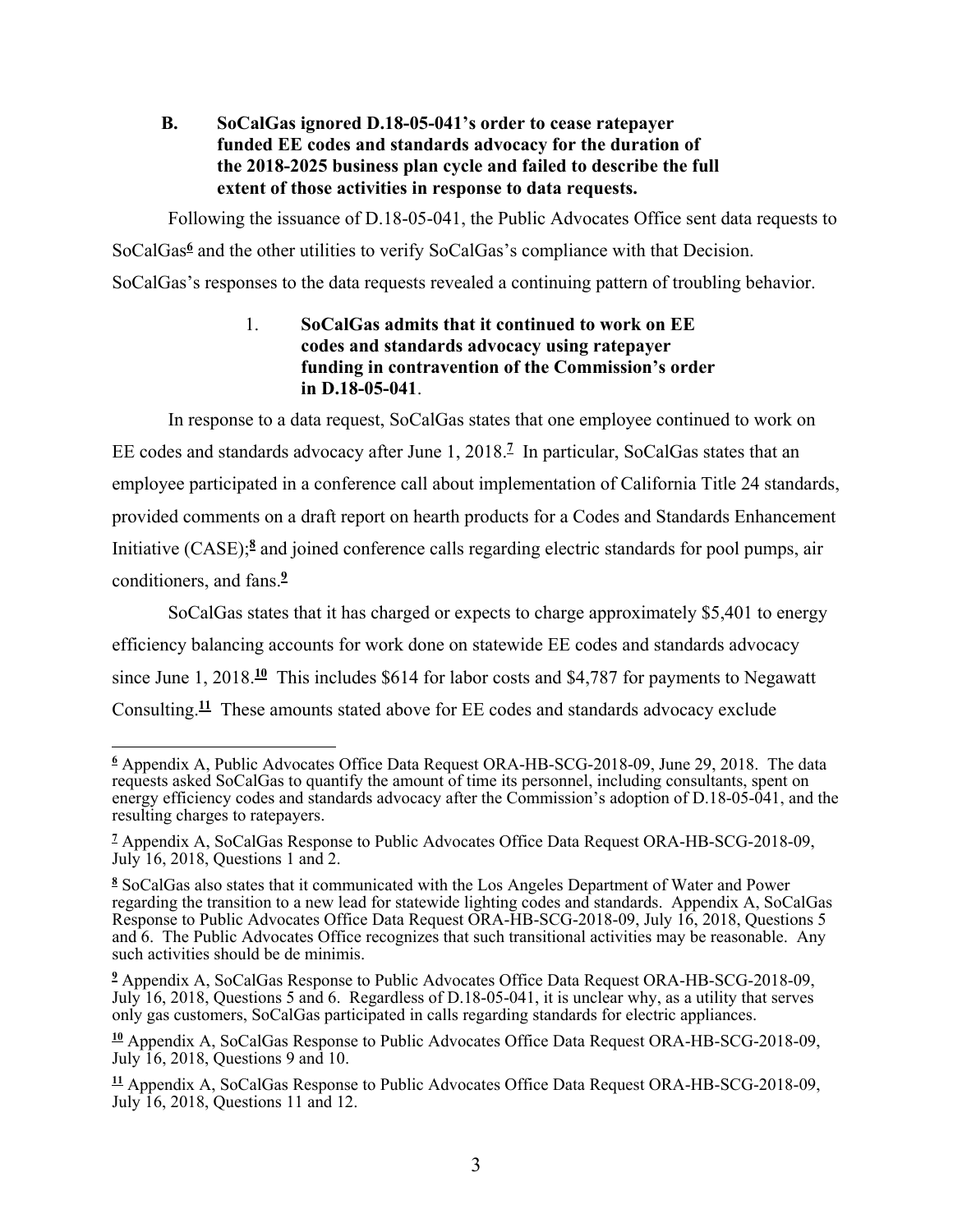"allocated overheads"**<sup>12</sup>** of \$652.**<sup>13</sup>**, **<sup>14</sup>** SoCalGas asserts that the costs of codes and standards advocacy, including overhead, will be charged to the DSMBA and recovered from ratepayers through Public Purpose Program charges.**<sup>15</sup>**

SoCalGas admits that it has charged ratepayers at least \$6,059 for EE codes and standards advocacy after the effective date of D.18-05-041.**<sup>16</sup>**, **<sup>17</sup>** However, this total may significantly understate the amount actually spent because: 1) SoCalGas's responses attempt to

**<sup>14</sup>** SoCalGas explained:

See Appendix F, SoCalGas Response to Public Advocates Office Data Request CalAdvocates-HB-SCG-2019-03, April 1, 2019, Question 3.

**15** Appendix F, SoCalGas Response to Public Advocates Office Data Request CalAdvocates-HB-SCG-2019-03, April 1, 2019, Question 4.

 $\overline{a}$ **<sup>12</sup>** Appendix A, SoCalGas Response to Public Advocates Office Data Request ORA-HB-SCG-2018-09, July 16, 2018, Questions 10 and 12. SoCalGas's January 7, 2019 responses similarly excluded "time, work, personnel, costs, etc. for items such as overhead or generally allocated items." Appendix D, SoCalGas Response to Public Advocates Office Data Request CalAdvocates-HB-SCG-2018-13, Preliminary Statement.

**<sup>13</sup>** SoCalGas stated that the allocated overhead for EE codes and standards programs from June 5, 2018 was \$226.70, and from June 6 through June 29, 2018 was \$425.32. It is unclear why SoCalGas's allocated overhead of \$226.70 for EE codes and standards advocacy from June 1-5, 2018 exceeds the underlying program costs of \$223. Appendix F, SoCalGas Response to Public Advocates Office Data Request CalAdvocates-HB-SCG-2019-03, April 1, 2019, Question 5.

Allocated overhead costs for the Energy Efficiency Portfolio, including Codes & Standards Advocacy, are general administrative overhead activities such as general administration, accounting support, IT services and support, and regulatory support. These overhead costs are for support of the entire portfolio, which are then allocated across all programs within the portfolio using a weighted average spread.

**<sup>16</sup>** This amount includes \$5,401 of charges that SoCalGas identified in its response to Public Advocates Office Data Request ORA-HB-SCG-2018-09 (Questions 9 and 10) (available in Appendix A), and \$652 of allocated overhead that SoCalGas identified in response to Public Advocates Office Data Request CalAdvocates-HB-SCG-2019-03, April 1, 2019, Question 5 (available in Appendix F).

**<sup>17</sup>** SoCalGas also identified costs and time spent on EE codes and standards activities in its January 7, 2019 responses to Public Advocates Office Data Request CalAdvocates-HB-SCG-2018-13 (available in Appendix D). SoCalGas identified \$2,136 of costs related to participation in EE codes and standards meetings, 1.0 hours of employees' time spent on specific EE codes and standards documents, and 7.1 hours of contractors' time spent on the same documents. (Appendix D, SoCalGas Response to Public Advocates Office Data Request CalAdvocates-HB-SCG-2018-13, January 7, 2019, Questions 1-12 and 16-17.) However, these costs likely overlap with some the costs identified in response to Public Advocates Office Data Request ORA-HB-SCG-2018-09 (available in Appendix A). The Public Advocates Office does not include the time or costs spent on the codes and standards attribution study research plan because it is funded by a different EE program.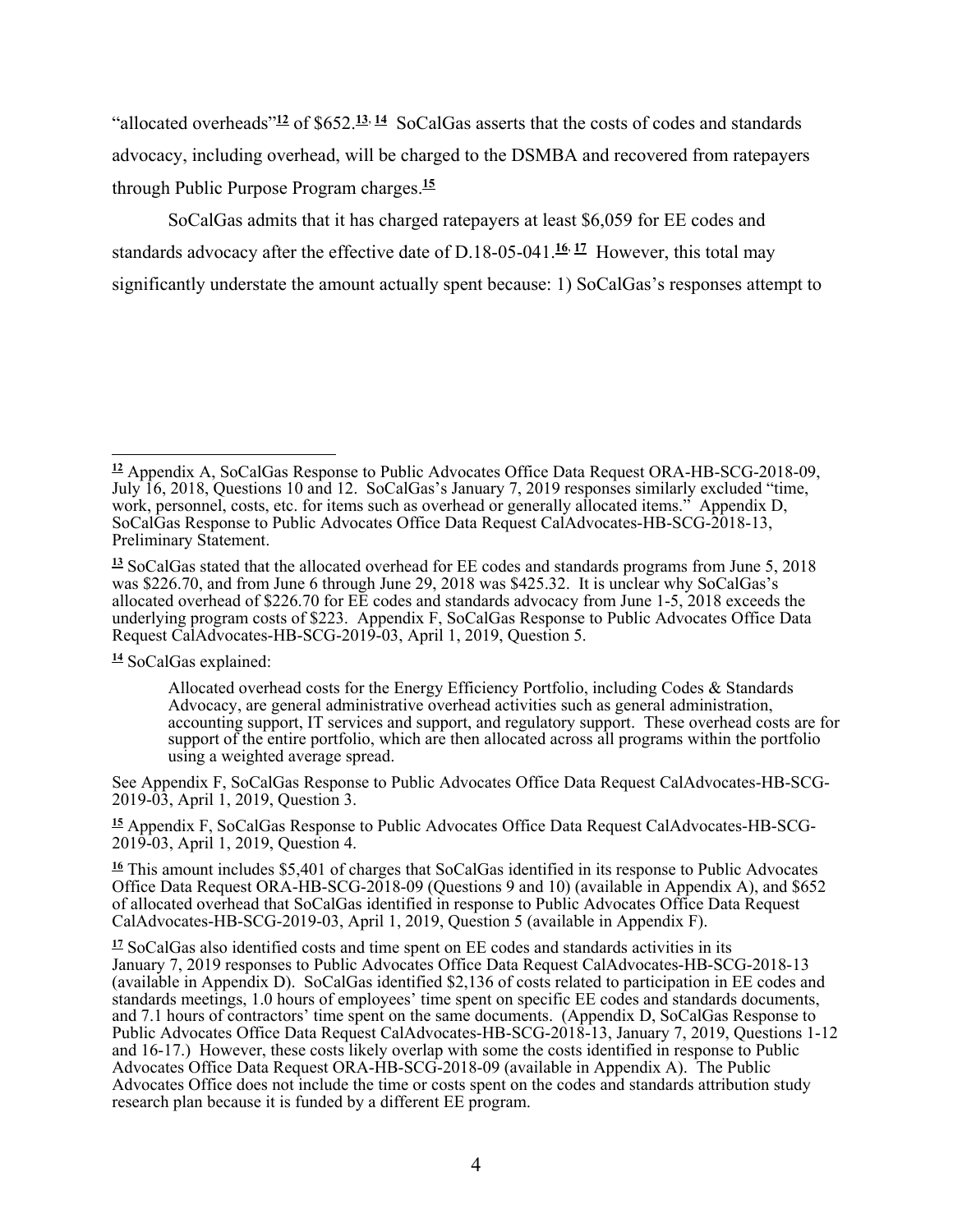redefine the advocacy that D.18-05-041 prohibited,**<sup>18</sup>** 2) SoCalGas states that it is not certain about the accuracy of its responses,**<sup>19</sup>** and 3) some of SoCalGas's responses appear implausible.**<sup>20</sup>**

## **2. SoCalGas's EE codes and standard advocacy activities were more extensive than stated in its July 16, 2018 responses.**

Documentary evidence contradicts SoCalGas's responses to the Public Advocates Office June 29, 2018 data request. For example, SoCalGas states that a single employee spent 12.5 hours on a narrow range of activities related to EE codes and standards advocacy after the effective date of D.18-05-041.**<sup>21</sup>** However, the evidence shows that SoCalGas's activities related to EE codes and standards were more extensive.**<sup>22</sup>**

Documents submitted by SoCalGas show that its employees and its consultant performed several activities that SoCalGas did not describe in its response to the data request. Among other things:

- A SoCalGas employee reviewed and edited the scope of work for a Request for Proposals for a consultant to develop energy efficiency standards for non-residential buildings.**<sup>23</sup>** The employee's time was charged to the DSMBA and specifically attributed to the Building Codes and Compliance Advocacy subprogram (SCG 3724) of the Statewide Codes and Standards program.**<sup>24</sup>**
- A SoCalGas employee provided comments on a draft CASE report on hearth products for development of California Title 20 standards.**<sup>25</sup>** The employee's time was charged to the DSMBA and specifically

**<sup>22</sup>** Appendix A, Public Advocates Office Data Request ORA-HB-SCG-2018-09, Jun 29, 2018. SoCalGas submitted responses to this data request on July  $16$ , 2018.

**<sup>23</sup>** Appendix A, SoCalGas Response to Public Advocates Office Data Request ORA-HB-SCG-2018-09, July 16, 2018, Question 15, Attachment C, "060718\_2022 Non Res RFP.pdf". See also "060518\_2022 Non Res RFP.pdf" and "060718 2022-Nonres-SOW RM.docx."

**24** Appendix D, SoCalGas Response to Public Advocates Office Data Request CalAdvocates-HB-SCG-2018-13, January 7, 2019, Questions 1 and 11, Response Template, Tabs A and M, responses regarding the document "060718\_2022-Nonres-SOW RM.docx."

**<sup>25</sup>** Appendix A, SoCalGas Response to Public Advocates Office Data Request ORA-HB-SCG-2018-09, July 16, 2018, Question 15, Attachment C, "060818\_Hearth products June emails.pdf;"see also "061118\_Hearth products June emails.pdf."

 $\overline{a}$ **<sup>18</sup>** See Section II.B.3 of this Motion.

**<sup>19</sup>** See Section II.B.4 of this Motion.

**<sup>20</sup>** See Section II.B.4 of this Motion.

**<sup>21</sup>** Appendix A, SoCalGas Response to Public Advocates Office Data Request ORA-HB-SCG-2018-09, , July 16, 2018, Questions 1 and 2.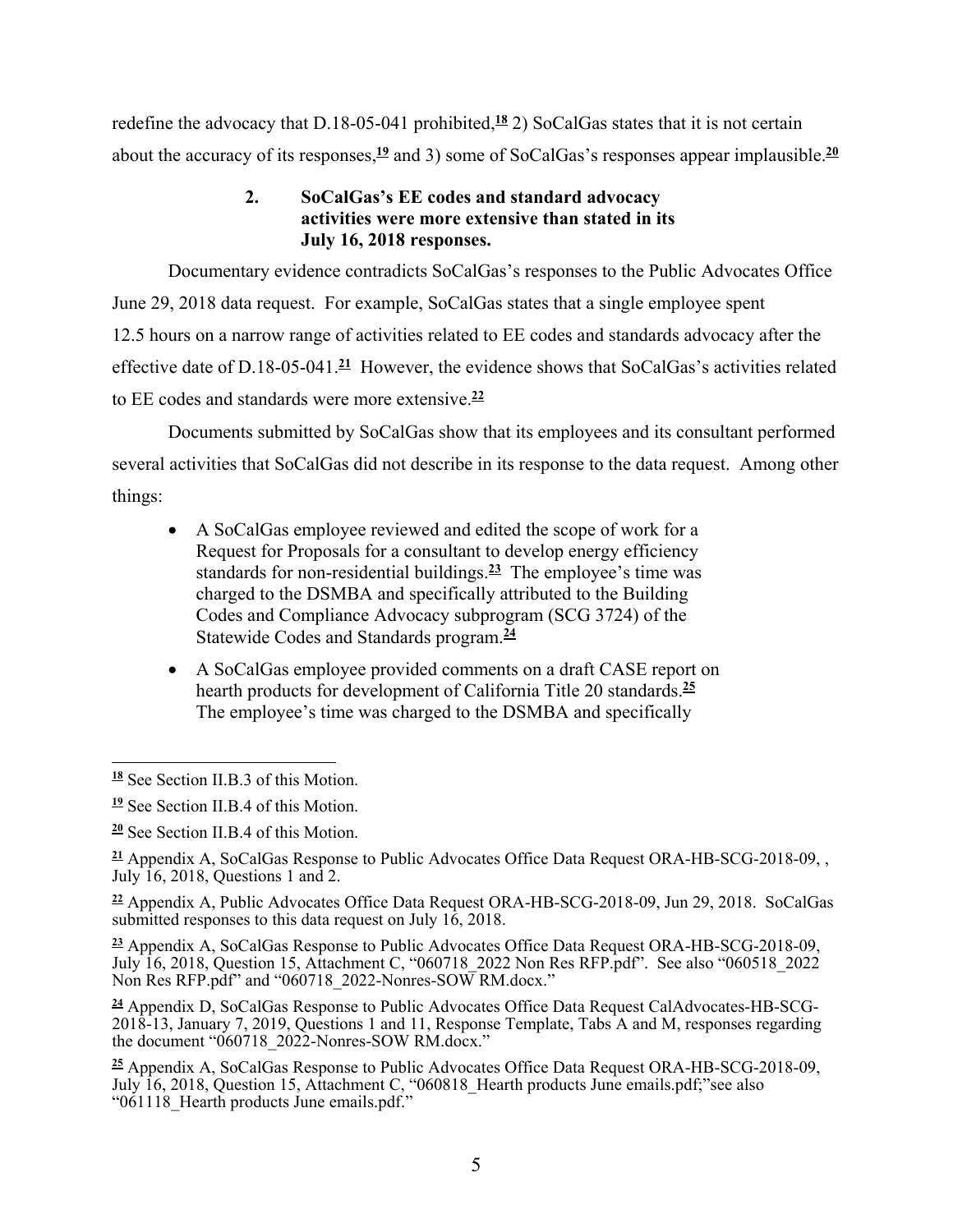attributed to the Appliance Standards Advocacy subprogram (SCG 3725) of the Statewide Codes and Standards program.**<sup>26</sup>**

- A SoCalGas employee and its consultant participated in a June 18, 2018 call regarding DOE's proposed interim waivers for space-constrained heat pump units.**<sup>27</sup>** The employee's and consultant's time was charged to the DSMBA and specifically attributed to the Appliance Standards Advocacy subprogram (SCG 3725) of the Statewide Codes and Standards program.**<sup>28</sup>**
- SoCalGas employees continued to receive messages from consultants about CASE Study Results Reports and the Code Change Savings Reports as of June 21, 2018.**<sup>29</sup>**
- A SoCalGas employee agreed on June 21, 2018 to attend a 30-minute presentation about the impact of 2019 Title 24 and Title 20 on 2017 Customer Programs Reported Resource measures.**<sup>30</sup>**

In addition, SoCalGas worked with the other utilities to develop a comment letter to DOE

about residential dishwasher product categories.**<sup>31</sup>** Emails from a SoCalGas employee to

SoCalGas consultants show that the letter was conceived and drafted after June 1, 2018.**<sup>32</sup>**

Representatives of the California utilities met by phone to discuss the comment letter regarding

residential dishwasher product categories on June 4, 2018 from 9 a.m. to 10 a.m.**<sup>33</sup>** and on

**<sup>29</sup>** Appendix A, SoCalGas Response to Public Advocates Office Data Request ORA-HB-SCG-2018-09, July 16, 2018, Question 15, Attachment C, "062118\_Compliance manual emails.pdf."

**<sup>30</sup>** Appendix A, SoCalGas Response to Public Advocates Office Data Request ORA-HB-SCG-2018-09, July 16, 2018, Question 15, Attachment C, "062118\_SDGE T24 & T20 Intgr study present.pdf."

**<sup>31</sup>** DOE Docket ID EERE-2018-BT-STD-0005, "Energy Conservation Standards for Dishwashers," California Utilities' Residential Dishwasher DOE Comment Letter available at: https://www.regulations.gov/document?D=EERE-2018-BT-STD-0005-1800

 **26** Appendix D, SoCalGas Response to Public Advocates Office Data Request CalAdvocates-HB-SCG-2018-13, January 7, 2019, Questions 1 and 7, Response Template Tabs A and E, responses regarding the document "Draft T20 CASE Report Hearth Products\_20180531\_20180607\_SoCalGas.docx."

**<sup>27</sup>** Appendix A, SoCalGas Response to Public Advocates Office Data Request ORA-HB-SCG-2018-09, July 16, 2018, Question 15, Attachment C, "061818\_CAC waivers June emails."

**<sup>28</sup>** Appendix D, SoCalGas Response to Public Advocates Office Data Request CalAdvocates-HB-SCG-2018-13, January 7, 2019, Questions 16 and 17, Response Template Tab M, response regarding the June 18, 2018 meeting on "DOE CAC Waivers."

**<sup>32</sup>** Appendix A, SoCalGas Response to Public Advocates Office Data Request ORA-HB-SCG-2018-09, July 16, 2018, Question 15, Attachment C, "062118\_Dishwasher emails.pdf", p. 10 (June 4, 2018 email from a SoCalGas employee to SoCalGas consultants).

**<sup>33</sup>** Appendix A, SoCalGas Response to Public Advocates Office Data Request ORA-HB-SCG-2018-09, July 16, 2018, Question 15, Attachment C, "062118\_Dishwasher emails," pp. 7-9 (June 4, 2018 email from a PG&E employee to a SoCalGas employee, *et al*).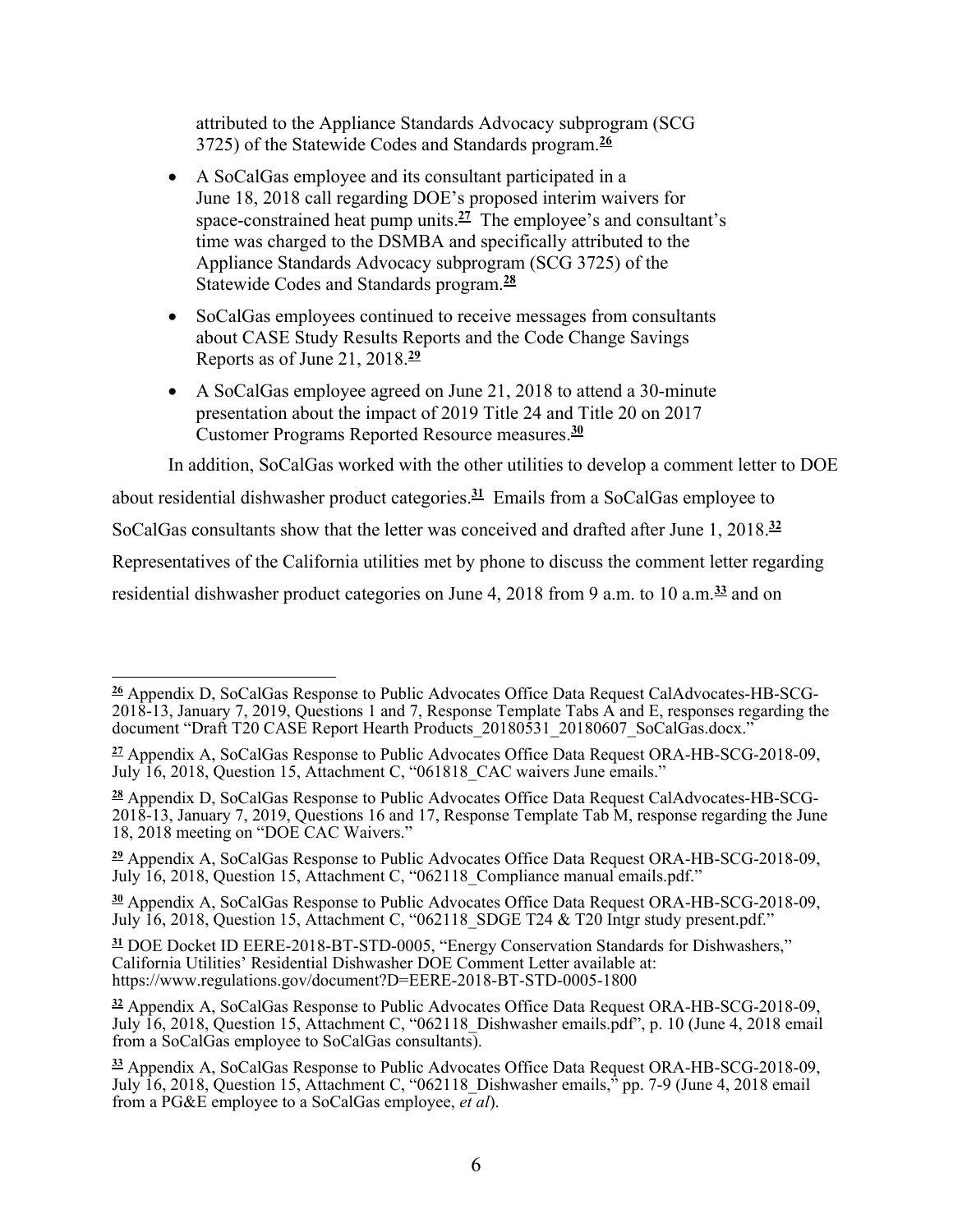June 7, 2018 from 3 p.m. to 4 p.m.**<sup>34</sup>** Notes from these meetings show that the utilities were still formulating their position at the time of the calls.**<sup>35</sup>** SoCalGas approved sending the letter on its behalf on June 21, 2018,**<sup>36</sup>** the same day that the utilities submitted the letter to DOE.**<sup>37</sup>** SoCalGas charged the time spent by the employee and consultant to the DSMBA and specifically attributed to the Appliance Standards Advocacy subprogram (SCG 3725) of the Statewide Codes and Standards program.**<sup>38</sup>**

Finally, SoCalGas participated in developing a comment letter on a DOE petition for rulemaking regarding DOE's proposed procedure to test cooking tops.**<sup>39</sup>** A SoCalGas employee agreed on June 13, 2018 to participate in a meeting to develop comments on the petition<sup>40</sup> and then attended the meeting on June 18, 2018.**<sup>41</sup>** SoCalGas's consultant also attended the meeting.**<sup>42</sup>** SoCalGas approved the final comment letter on June 22, 2018, but revoked its approval on June 25, 2018.**<sup>43</sup>** The letter was filed without SoCalGas's signature.**<sup>44</sup>** The time of

<sup>37</sup> Res Dishwasher Comment Letter Final, filed in DOE Docket ID EERE-2018-BT-STD-0005, June 21, 2018, available at: https://www.regulations.gov/document?D=EERE-2018-BT-STD-0005-1800.

**38** Appendix D, SoCalGas Response to Public Advocates Office Data Request CalAdvocates-HB-SCG-2018-13, January 7, 2019, Questions 1, 12, 16, and 17, Response Template, Tabs A and M, responses regarding the document "Res Dishwasher Comment Letter\_Final" and about the June 7, 2018 "Conference Call for Comment Letter on Res Dishwasher Petition."

**<sup>39</sup>** DOE Docket ID EERE-2018-BT-TP-0004, "Energy Conservation Program: Test Procedures for Cooking Products, Notice of Petition for Rulemaking," Available at https://www.regulations.gov/docket?D=EERE-2018-BT-TP-0004.

**<sup>40</sup>** Appendix A, SoCalGas Response to Public Advocates Office Data Request ORA-HB-SCG-2018-09, July 16, 2018, Question 15, Attachment C, "061318\_Cooking prod email" and "061118\_Cooking prod email."

 $\overline{a}$ **<sup>34</sup>** Appendix A, SoCalGas Response to Public Advocates Office Data Request ORA-HB-SCG-2018-09, July 16, 2018, Question 15, Attachment C, "062118\_Dishwasher emails," p. 5 (June 7, 2018 email from a a consultant to a SoCalGas employee and others.).

**<sup>35</sup>** Appendix A, SoCalGas Response to Public Advocates Office Data Request ORA-HB-SCG-2018-09, July 16, 2018, Question 15, Attachment C, "062118\_Dishwasher emails.pdf", p. 9 (June 4, 2018 email from a PG&E employee to a SoCalGas employee).

**<sup>36</sup>** Appendix A, SoCalGas Response to Public Advocates Office Data Request ORA-HB-SCG-2018-09, July 16, 2018, Question 15, Attachment C, "062118\_Dishwasher Emails2," p. 1. (June 4, 2018 email from a SoCalGas employee to a consultant).

**<sup>41</sup>** Appendix D, SoCalGas Response to Public Advocates Office Data Request CalAdvocates-HB-SCG-2018-13, January 7, 2019, Question 16, Response Template Tab M, response regarding the June 18, 2018 meeting on "Proposed Comment Letter on Cooking Top Petition.".

**<sup>42</sup>** Appendix D, SoCalGas Response to Public Advocates Office Data Request CalAdvocates-HB-SCG-2018-13, January 7, 2019, Question 17.

**<sup>43</sup>** Appendix A, SoCalGas Response to Public Advocates Office Data Request ORA-HB-SCG-2018-09, July 16, 2018, Question 15, Attachment C, "062518\_Cooking prod emails.pdf."

<sup>&</sup>lt;sup>44</sup> "Cooking Top Petition - Comment Letter Final," filed in DOE Docket ID EERE-2018-BT-TP-0004,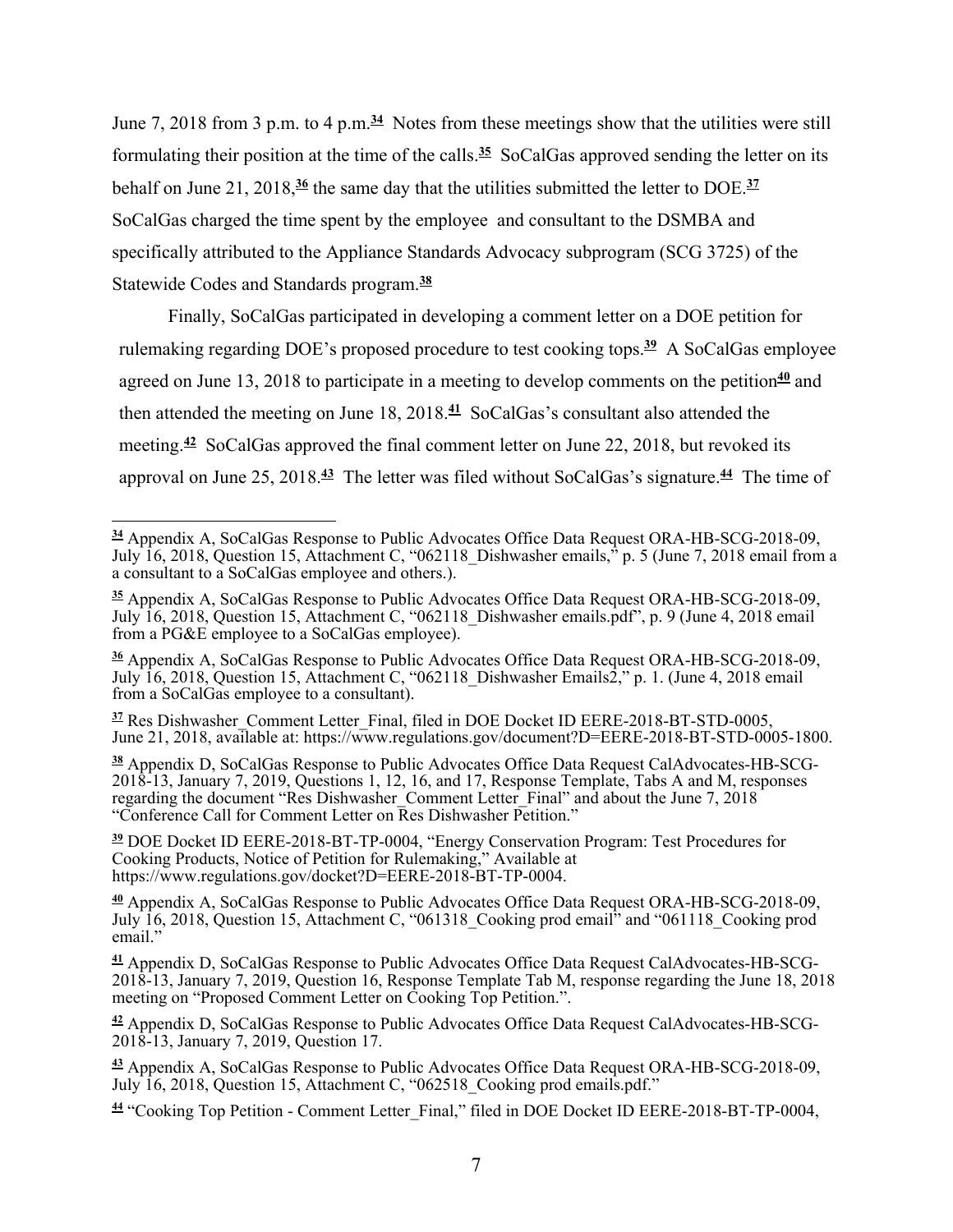the employee and consultant was charged to the DSMBA and specifically attributed to the Appliance Standards Advocacy subprogram (SCG 3725) of the Statewide Codes and Standards program.**<sup>45</sup>**

## **3. SoCalGas sought to redefine the EE codes and standards prohibited by D.18-05-041 by providing a misleading and inaccurate disclaimer.**

SoCalGas's response to the Public Advocates Office's June 29, 2018 data requests included a "Preliminary Statement." This preface may account for the discrepancies between the activities identified in SoCalGas's July 16, 2018 data request responses and the more extensive activities documented in emails, meeting agendas, and meeting notes. SoCalGas used its "Preliminary Statement" to craft its own definition of the energy efficiency codes and standards advocacy prohibited by the Decision as excluding "engagement with the Department of Energy:"

> For the purposes of these responses, SoCalGas understands the phrase "energy efficiency codes and standards advocacy" to mean conduct directly concerning statewide energy efficiency codes & standards advocacy, as delineated in Decision 18-05-041. The activities therefore do not include activities for local programs, such as compliance, reach codes, and engagement with the Department of Energy ("DOE") See Decision (D.) 18-05-041 at 12, 91; SoCalGas Business Plan at 298, PG&E Business Plan at 548, Southern California Edison Business Plan at 224. In addition, SoCalGas has continued to monitor and be passively involved with statewide energy efficiency Codes & Standards advocacy. Therefore, the time, work, and personnel identified in the below responses include instances where SoCalGas employees were, for example, not "participating" in energy efficiency codes and standards (EECS) advocacy but were merely present for a call. This understanding applies to all response below unless it is stated otherwise.**<sup>46</sup>**

 June 25, 2018, document EERE-2018-BT-TP-0004-0015, available at https://www.regulations.gov/document?D=EERE-2018-BT-TP-0004-0015.

**<sup>45</sup>** Appendix D, SoCalGas Response to Public Advocates Office Data Request CalAdvocates-HB-SCG-2018-13, January 7, 2019, Questions 16 and 17, Response Template, Tab. M, response regarding the June 18, 2018 meeting on "Proposed Comment Letter on Cooking Top Petition."

**<sup>46</sup>** Appendix A, SoCalGas Response to Public Advocates Office Data Request ORA-HB-SCG-2018-09, July 16, 2018, Preliminary Statement (emphasis added). SoCalGas included a similar disclaimer in its response to subsequent data requests; see also Appendix D, SoCalGas Response to Public Advocates Office Data Request CalAdvocates-HB-SCG-2018-13, January 7, 2019, Preliminary Statement, footnote 1.

In support of this argument, SoCalGas cites passages of D.18-05-041 that approve SoCalGas's business plan (see D.18-05-041, p. 12) and designate Pacific Gas and Electric Company (PG&E) as the lead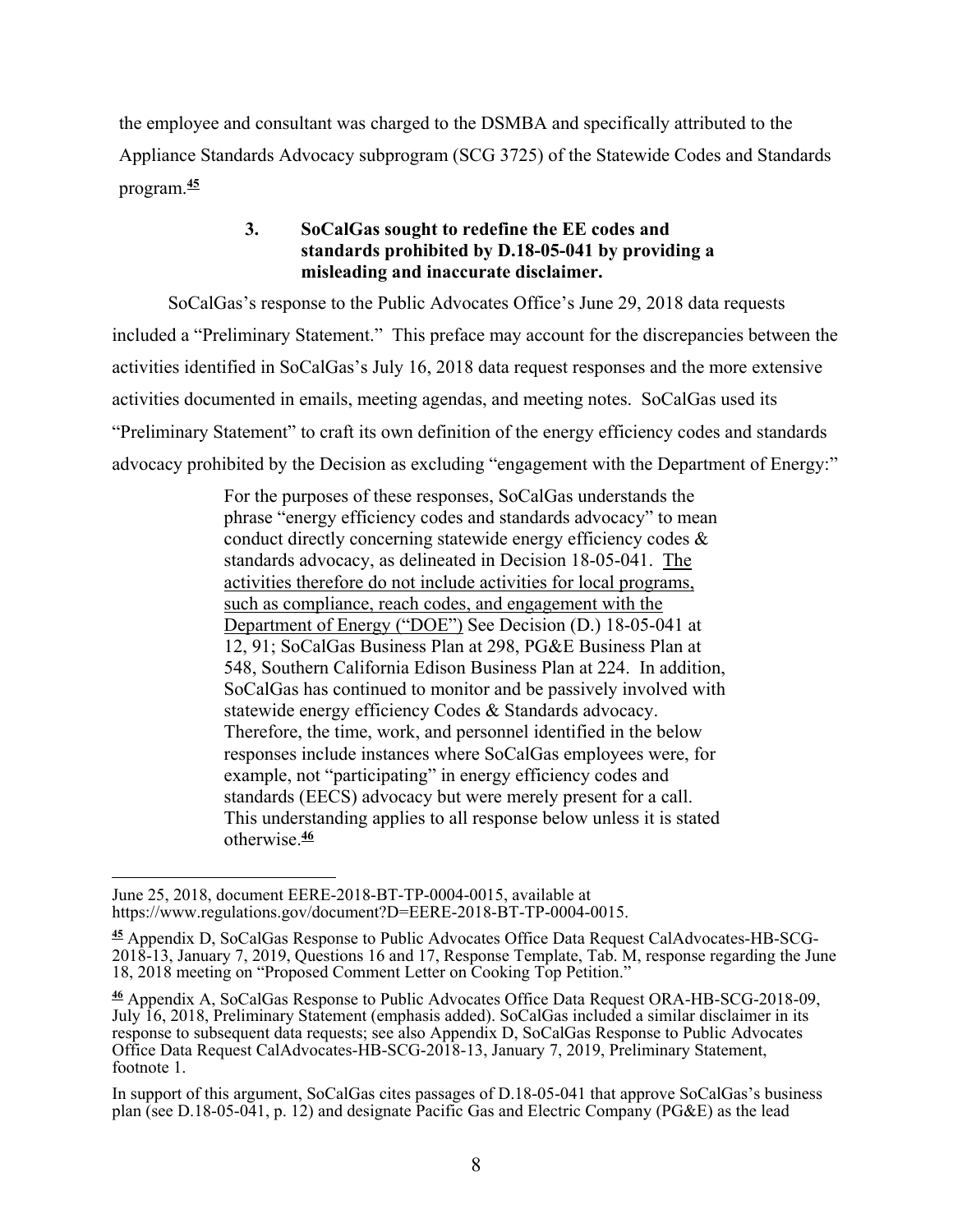SoCalGas continued to include the same disclaimer in its responses to a subsequent data request, even when the data request contained explicit instructions to the contrary.**<sup>47</sup>** SoCalGas's claim that D.18-04-041 allows SoCalGas to continue ratepayer-funded EE codes and standards advocacy at the federal level is incorrect.**<sup>48</sup>** Moreover, SoCalGas's categorization of EE codes and standards advocacy for purposes of charging ratepayers contradicts the narrow reading of the Decision used in responding to data requests.**<sup>49</sup>** In fact, SoCalGas continued to charge federal EE codes and standards advocacy to its statewide program for appliance standards.**<sup>50</sup>**

The result of SoCalGas's self-serving definition of energy efficiency codes and standards advocacy as excluding "engagement with the Department of Energy" is that its responses likely understate the amount of time and money it charged ratepayers for EE codes and standards advocacy after the issuance of D.18-05-041.**<sup>51</sup>**

#### **4. SoCalGas's responses to data requests lack credibility.**

SoCalGas's responses to follow-up data requests of the Public Advocates Office include implausible or contradictory statements, caveats, and vague disclaimers that raise questions about the accuracy and veracity of the responses. For example, SoCalGas stated that the Programs Advisor for EE codes and standards spent a total of ten minutes reviewing drafts (prepared by a consultant) of two DOE filings.**<sup>52</sup>** However, SoCalGas did not indicate that anyone at a level above the Programs Advisor for EE codes and standards spent time reviewing

**<sup>50</sup>** Section III C 2 below.

 $\overline{a}$ administrator of the statewide EE codes and standards subprograms for appliances and building codes (see D.18-05-041, p. 91). SoCalGas also cites its own business plan, which proposes to establish a federal-level EE codes and standards subprogram that would be administered locally rather than statewide (see SoCalGas Business Plan, p. 298). SoCalGas fails to note that D.18-05-041 approves the business plans "except as modified in this decision" (see D.18-05-041, p. 2).

**<sup>47</sup>** Appendix D, SoCalGas Response to Public Advocates Office Data Request CalAdvocates-HB-SCG-2018-13, January 7, 2019.

**<sup>48</sup>** See Section III.A below.

**<sup>49</sup>** Section III C 2 below.

**<sup>51</sup>** SoCalGas provided additional detail about time spent on EE codes and standards advocacy in subsequent responses to data requests,( Appendix D, SoCalGas Response to Public Advocates Office Data Request CalAdvocates-HB-SCG-2018-13, January 7, 2019) but the Public Advocates Office is not confident that SoCalGas has accurately identified the total amount of time that it charged ratepayers for EE codes and standards advocacy after the issuance of D.18-05-041

**<sup>52</sup>** Appendix D SoCalGas Response to Public Advocates Office Data Request CalAdvocates-HB-SCG-2018-13, January 7, 2019, Questions 5 and 12, Response Template, Tab A responses regarding "Cooking Top Test Procedures Petition" and "One Page Review Form.docx "Res Dishwasher\_Comment Letter Final"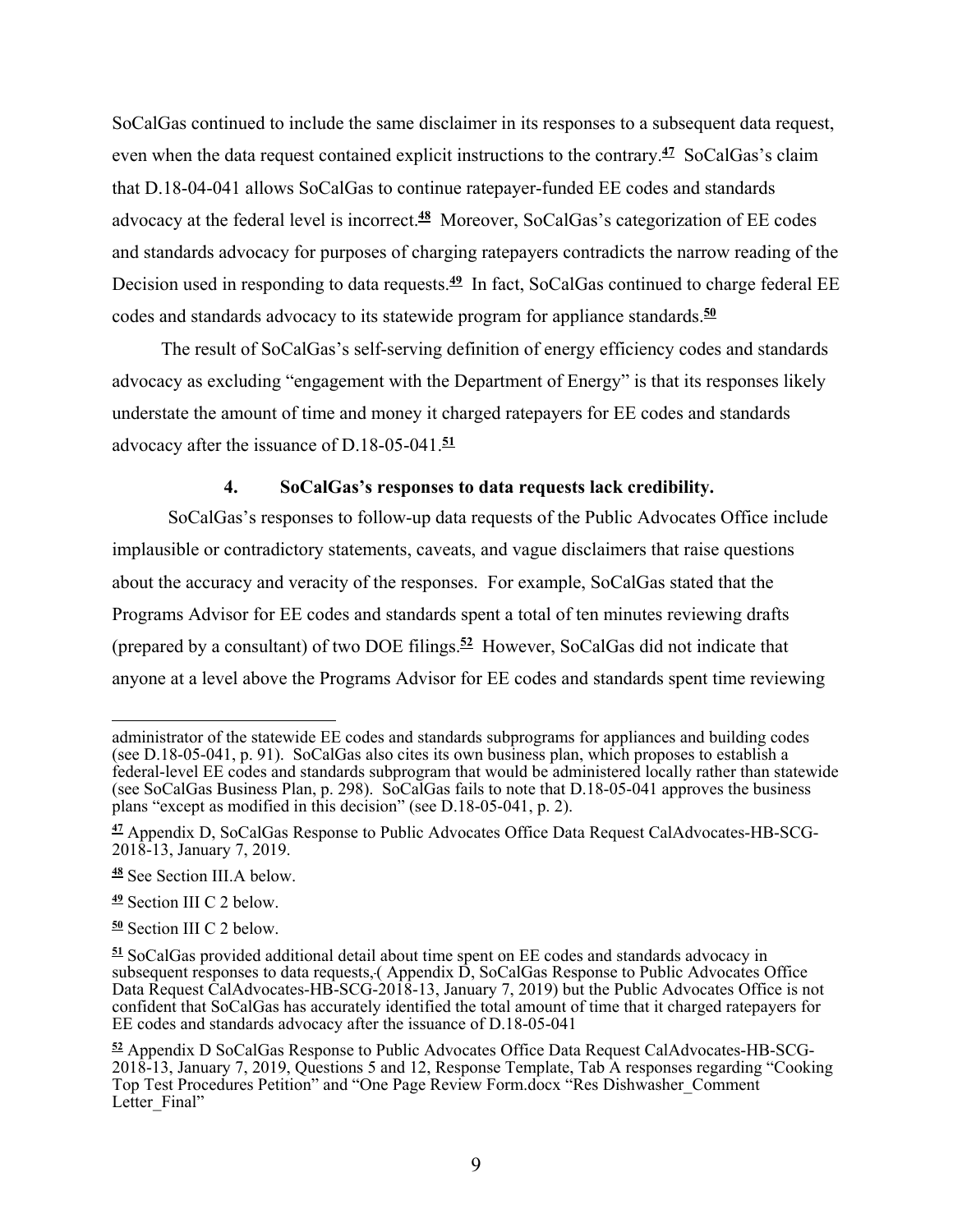these written submissions to the DOE. That SoCalGas would consider submitting formal, written documents to the DOE that were not reviewed by anyone above the junior employee level is unlikely at best.**<sup>53</sup>** Likewise, it is unlikely that the Programs Advisor reviewed the comments and determined that SoCalGas should sign the comments in only five minutes.

SoCalGas stated that its EE Program Operations Manager made the decision that SoCalGas should sign the two DOE filings (related to cooktop test procedures and dishwasher product categories) in June 2018.**<sup>54</sup>** Yet SoCalGas simultaneously implied its EE Program Operations Manager spent zero time reviewing or working on either document in any fashion.**<sup>55</sup>**

Moreover, SoCalGas once again attempted to exclude "local programs, such as compliance, reach codes, and engagement with the Department of Energy" from the definition of energy efficiency codes and standards advocacy,**<sup>56</sup>** despite explicit instructions to the contrary. Thus, it appears that SoCalGas's responses to the data request continued to exclude material, responsive information.

Finally, SoCalGas included the caveat that:

[M]any of the requests concern calls, conversations, and meetings from over six months ago which were not necessarily memorialized, or memorialized in detail. These responses are therefore provided based on our recollection and a reasonable, good faith inquiry. Where specific information is provided (such as amounts of time spent), the specificity should not be construed as certainty, as we have provided approximate information to the best of our knowledge in many instances.**<sup>57</sup>**

Given SoCalGas's broad disclaimers and implausible responses regarding document

review, SoCalGas's data responses may not provide a full picture of its involvement in EE codes and standards advocacy. Based on the responses received to data requests, the Public Advocates

**<sup>53</sup>** As discussed on page 11, SoCalGas approved filing the DOE comment letter regarding the test procedure for cooking tops, but subsequently withdrew its authorization. See Appendix A, SoCalGas Response to Public Advocates Office Data Request ORA-HB-SCG-2018-09, July 16, 2018, Question 15, Attachment C, "062518 Cooking prod emails.pdf."

**<sup>54</sup>** Appendix D, SoCalGas Response to Public Advocates Office Data Request CalAdvocates-HB-SCG-2018-13, January 7, 2019, Questions 13-14.

**<sup>55</sup>** Appendix D, SoCalGas Response to Public Advocates Office Data Request CalAdvocates-HB-SCG-2018-13, January 7, 2019, Questions 5 and 12, Response Template, Tabs A, E, and L.

**<sup>56</sup>** Appendix D, SoCalGas Response to Public Advocates Office Data Request CalAdvocates-HB-SCG-2018-13, January 7, 2019, Preliminary Statement.

**<sup>57</sup>** Appendix D, SoCalGas Response to Public Advocates Office Data Request CalAdvocates-HB-SCG-2018-13, January 7, 2019, Preliminary Statement.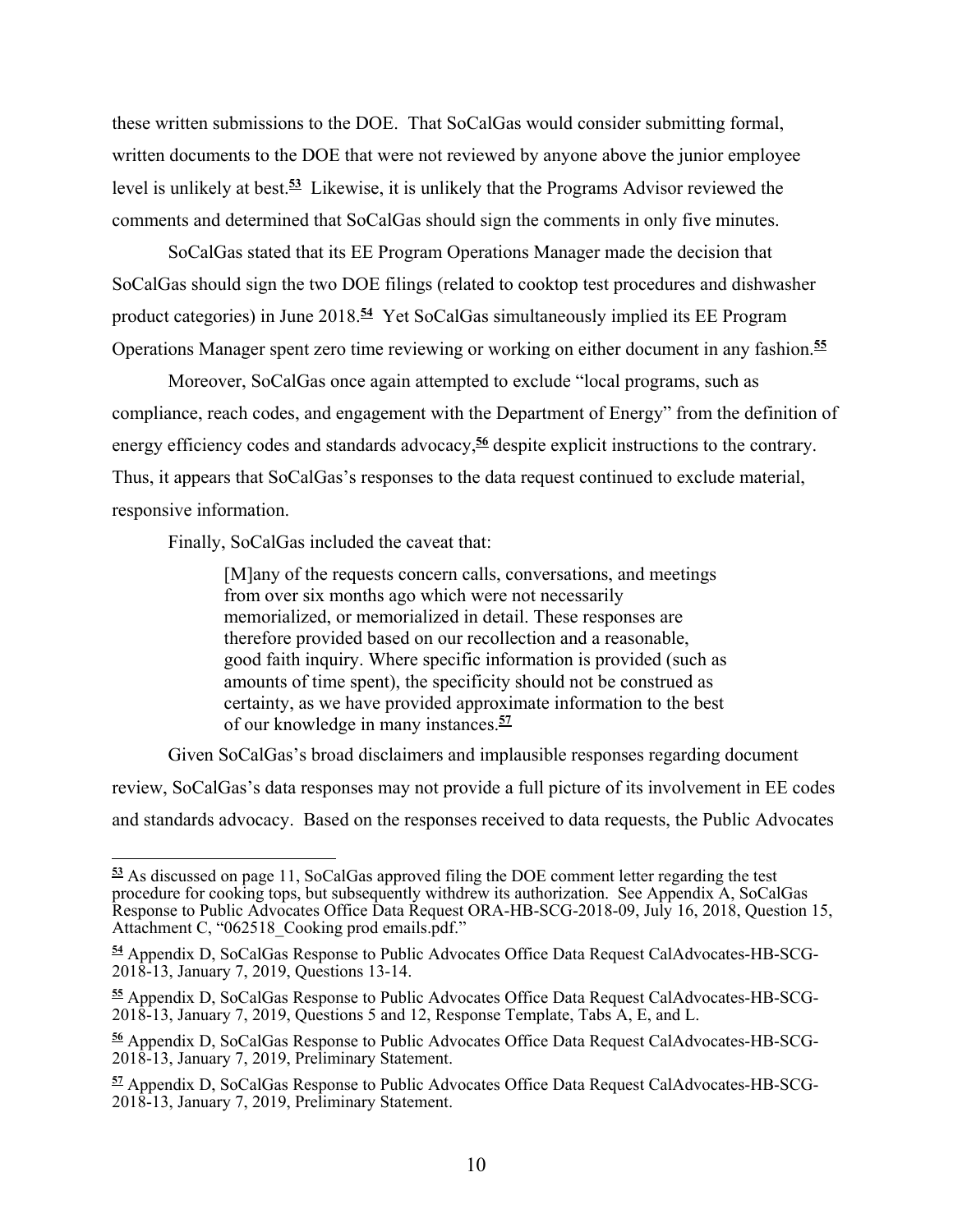Office cannot verify the total amount of time and ratepayer money that SoCalGas expended on codes and standard advocacy after the issuance of D.18-05-041.

## **5. SoCalGas did not disclose relevant communications as the Public Advocates Office requested.**

The Public Advocates Office requested that SoCalGas provide written or electronic correspondence with other California investor-owned utilities regarding EE codes and standards advocacy**<sup>58</sup>** and information about phone conversations or meetings with the other utilities.**<sup>59</sup>** At a minimum, SoCalGas failed to disclose or describe the following communications:

- Text messages between the Customer Programs Regulatory Policy and Reporting Manager for SoCalGas and a PG&E employee on June 15, 2018.**<sup>60</sup>**
- A conversation between a SoCalGas attorney (Elliott Henry) and a PG&E attorney (Tessa Carlberg) on June 22, 2018, regarding the DOE comment letter on cooktop test procedures.**<sup>61</sup>**
- A phone conversation between a SoCalGas Director and a PG&E Director on June 28, 2018 regarding SoCalGas's role in EE codes and standards advocacy.**<sup>62</sup>**

SoCalGas's responses to the Public Advocates Office's data request were incomplete and deceptive, and attempted to mislead the Public Advocates Office about the extent and nature of its prohibited EE codes and standards advocacy activities.

**<sup>62</sup>** Appendix B, PG&E Response to Public Advocates Office Data Request ORA-HB-2018-14, July 23, 2018, Question 2, Attachment 2.

 $\overline{a}$ **<sup>58</sup>** Appendix A, Public Advocates Office Data Request ORA-HB-SCG-2018-09, June 29, 2018, Question 15.

**<sup>59</sup>** Appendix A, Public Advocates Office Data Request ORA-HB-SCG-2018-09, June 29, 2018, Question 16.

**<sup>60</sup>** Appendix B, PG&E Response to Public Advocates Office Data Request ORA-HB-2018-14, July 23, 2018, Question 2, Attachment 2.

**<sup>61</sup>** Appendix B, PG&E Response to Public Advocates Office Data Request ORA-HB-2018-14, July 23, 2018, Question 2, Attachment 2.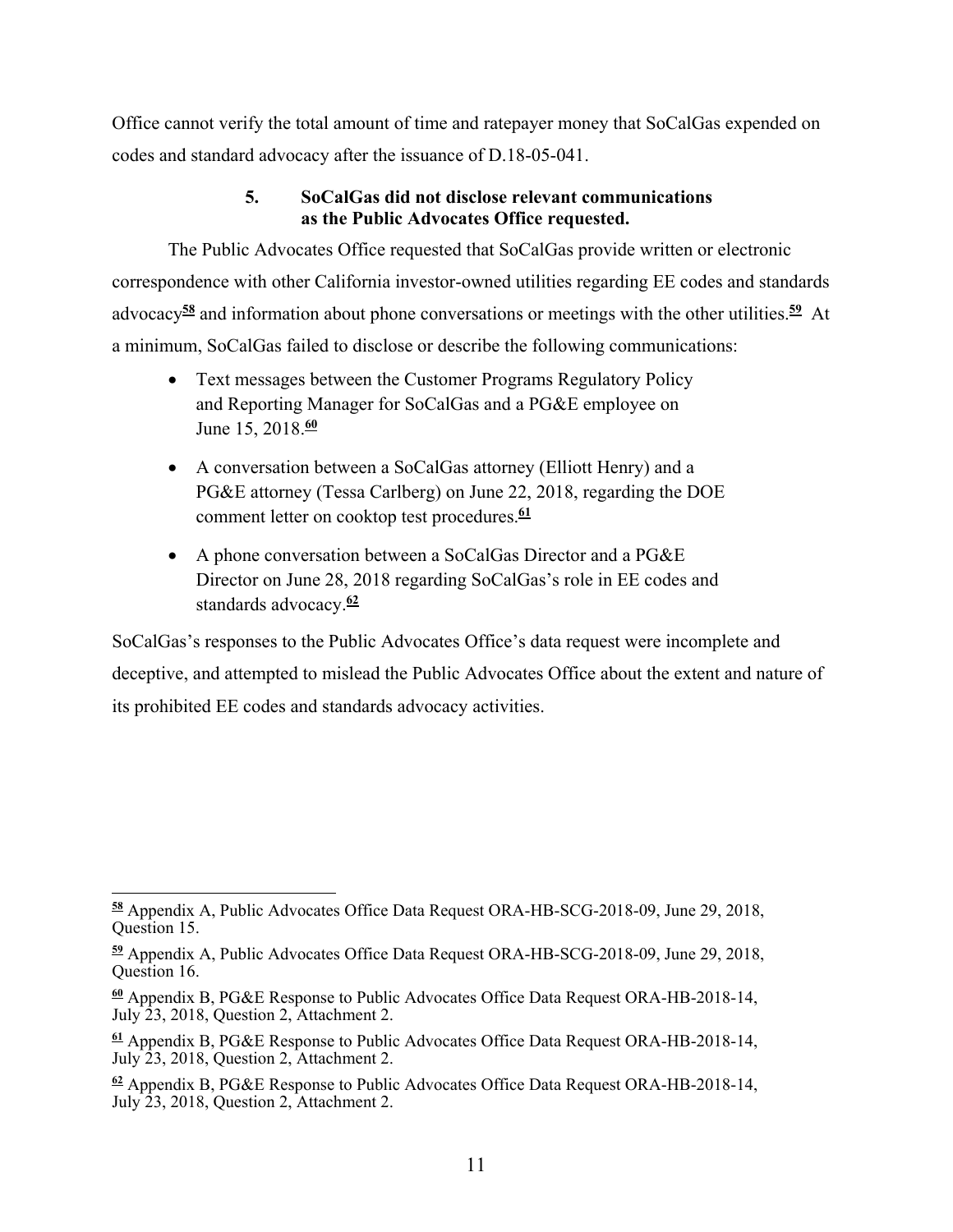## **6. SoCalGas did not disclose the full extent of employee participation in EE codes and standards advocacy as the Public Advocates Office requested.**

SoCalGas stated that only one employee was involved in EE codes and standards advocacy after the Commission adopted D.18-05-041.**<sup>63</sup>** SoCalGas's own statements and documents show that this is false. Based on SoCalGas's documents, SoCalGas's responses to subsequent requests for more specific information, and information provided by other utilities, it appears at least five SoCalGas employees were involved in such work:

- The Programs Advisor worked on several codes and standards documents,**<sup>64</sup>** reviewed DOE comment letters, participated in several meetings,**<sup>65</sup>** and corresponded with personnel at other utilities about EE codes and standards.
- The SoCalGas Director of Customer Programs and Assistance, SoCalGas Attorney, Elliott Henry, and SoCalGas Regulatory Policy and Reporting Manager each communicated with PG&E personnel about EE codes and standards advocacy.**<sup>66</sup>**
- An employee held a seat on the Appliance Standards and Rulemaking Federal Advisory Committee (ASRAC), which advises DOE on energy efficiency standards,**<sup>67</sup>** through at least December 2018.**<sup>68</sup>** Although SoCalGas maintains that the employee participated in ASRAC "as an individual representative"**<sup>69</sup>** rather than as a representative of SoCalGas or the other California utilities,**<sup>70</sup>**

**<sup>67</sup>** U.S. Department of Energy, Office of Energy Efficiency and Renewable Energy, "Appliance Standards and Rulemaking Federal Advisory Committee," https://www.energy.gov/eere/buildings/appliancestandards-and-rulemaking-federal-advisory-committee.

**<sup>68</sup>** Appendix C, SoCalGas Response to Public Advocates Office Data Request ORA-EF-SCG-2018-01, August 2, 2018, Questions 1 and 3; Appendix D, SoCalGas Response to Public Advocates Office Data Request CalAdvocates-HB-SCG-2018-13, January 7, 2019, Question 18.

 **<sup>63</sup>** Appendix A, SoCalGas Response to Public Advocates Office Data Request ORA-HB-SCG-2018-09, July 16, 2018, Questions 3 and 4.

**<sup>64</sup>** Appendix D, SoCalGas Response to Public Advocates Office Data Request CalAdvocates-HB-SCG-2018-13, January 7, 2019, Questions 3-12, Response Template Tabs C-K, with the exception of Tab J.

**<sup>65</sup>** Appendix D, SoCalGas Response to Public Advocates Office Data Request CalAdvocates-HB-SCG-2018-13, January 7, 2019, Question 16, Response Template, Tab L.

**<sup>66</sup>** Appendix B, PG&E Response to Public Advocates Office Data Request ORA-HB-PGE-2018-14, July 23, 2018, Question 2, Attachment 2.

**<sup>69</sup>** Appendix D, SoCalGas Response to Public Advocates Office Data Request CalAdvocates-HB-SCG-2018-13, January 7, 2019, Question 19.

**<sup>70</sup>** Appendix C, SoCalGas Response to Public Advocates Office Data Request ORA-EF-SCG-2018-01, August 2, 2018, Question 3.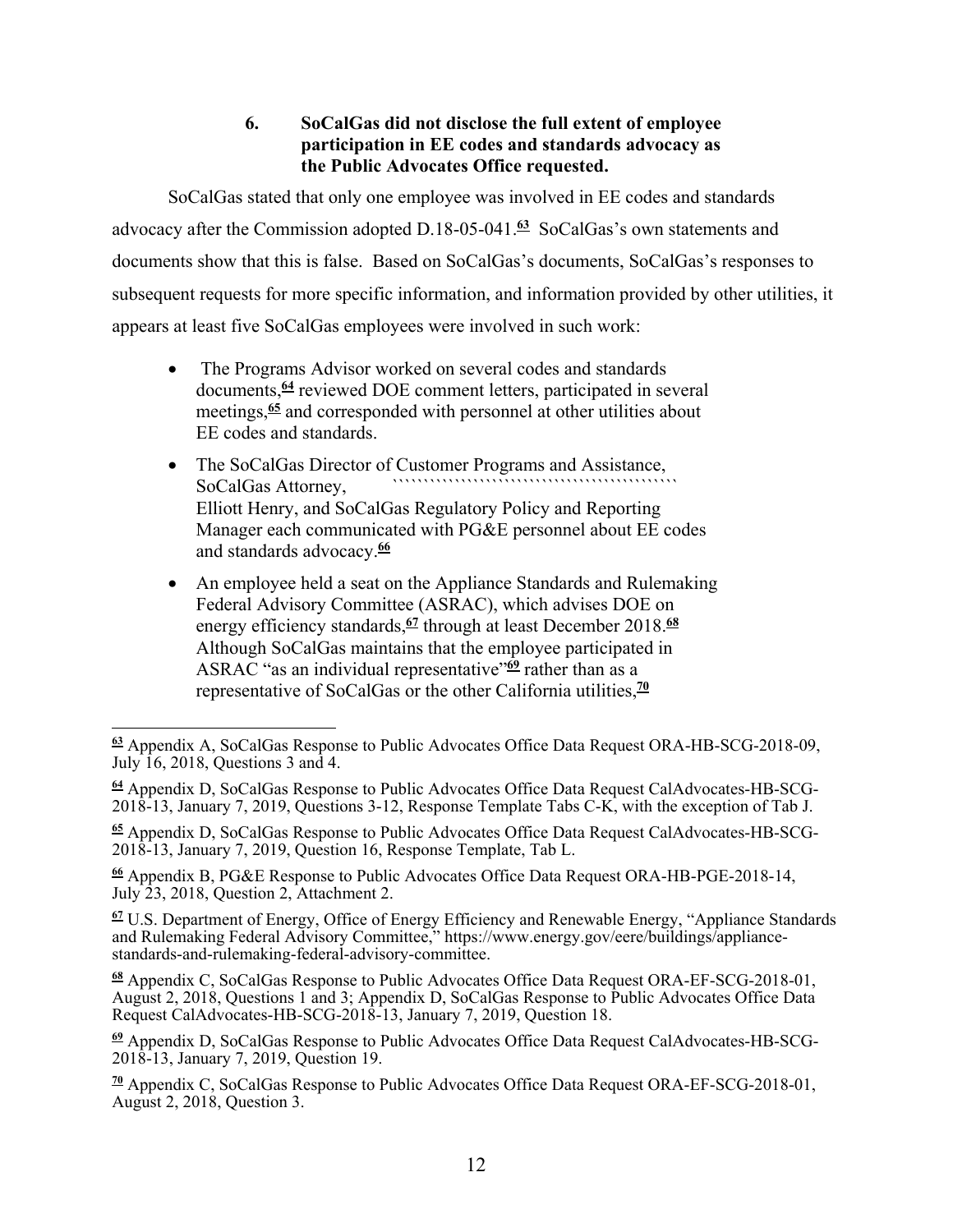SoCalGas charged ratepayers for the time the employee spent on activities related to ASRAC.**<sup>71</sup>** Additionally, the Commission should reject SoCalGas's claim that the employee participated in ASRAC in a purely individual capacity.**<sup>72</sup>** Whether the employee officially represented SoCalGas on ASRAC is irrelevant. The relevant fact is that SoCalGas expended ratepayer funds on the employee's participation, in direct contravention of the Decision.**<sup>73</sup>**

In addition to these examples, several other employees may have engaged in EE codes

and standards advocacy activities.

- SoCalGas states that its Energy Efficiency Program Operations Manager decided that SoCalGas should sign the comment letters to DOE on dishwashers and cooktops and subsequently decided to remove SoCalGas's signature from the letter on cooktops,**<sup>74</sup>** although SoCalGas also asserts that its Energy Efficiency Program Operations Manager spent zero time on either document.
- According to SoCalGas, three SoCalGas employees participated in a 1.5-hour conference call on June 26, 2018 focused on building decarbonization.**<sup>75</sup> <sup>76</sup>** While "SoCalGas does not recall any Energy Efficiency Codes & Standards advocacy during the conference call,"**<sup>77</sup>** PG&E's response indicates that one of the topics was "Codes and

 $\overline{a}$ **<sup>71</sup>** Specifically, the time spent on ASRAC was charged to the Operations & Maintenance account. Appendix D, SoCalGas Response to Public Advocates Office Data Request CalAdvocates-HB-SCG-2018-13, January 7, 2019, Question20; Appendix E, SoCalGas Response to Public Advocates Office Data Request CalAdvocates-HB-SCG-2019-01, January 30, 2019, Question 1.

**<sup>72</sup>** It is reasonable to conclude that since the SoCalGas employee who participated in ASRAC was compensated by SoCalGas for her time, SoCalGas was involved.

**<sup>73</sup>** D.18-05-041 prohibits SoCalGas from using ratepayer funds for any involvement in EE codes and standards advocacy. D.18-05-041, pp. 150-151.

**<sup>74</sup>** Appendix D, SoCalGas Response to Public Advocates Office Data Request CalAdvocates-HB-SCG-2018-13, January 7, 2019, Questions 13-15.

**<sup>75</sup>** Appendix D, SoCalGas Response to Public Advocates Office Data Request CalAdvocates-HB-SCG-2018-13, January 7, 2019, Question 16, Response Template, Tab M, response regarding Conference call on studies of interest to gas utilities, including building decarbonization activities through 2019*; see also* Appendix E, SoCalGas Response to Public Advocates Office Data Request CalAdvocates-HB-SCG-2019-01, January 30, 2019, Question 2.

**<sup>76</sup>** PG&E's response to a data request states that seven to nine SoCalGas personnel may have attended this meeting. Appendix B, PG&E Response to Public Advocates Office Data Request ORA-HB-PGE-2018- 14, July 23, 2018, Question 2, Attachment 2.

**<sup>77</sup>** Appendix B, PG&E Response to Public Advocates Office Data Request ORA-HB-PGE-2018-14, July 23, 2018, Question 2, Attachment 2.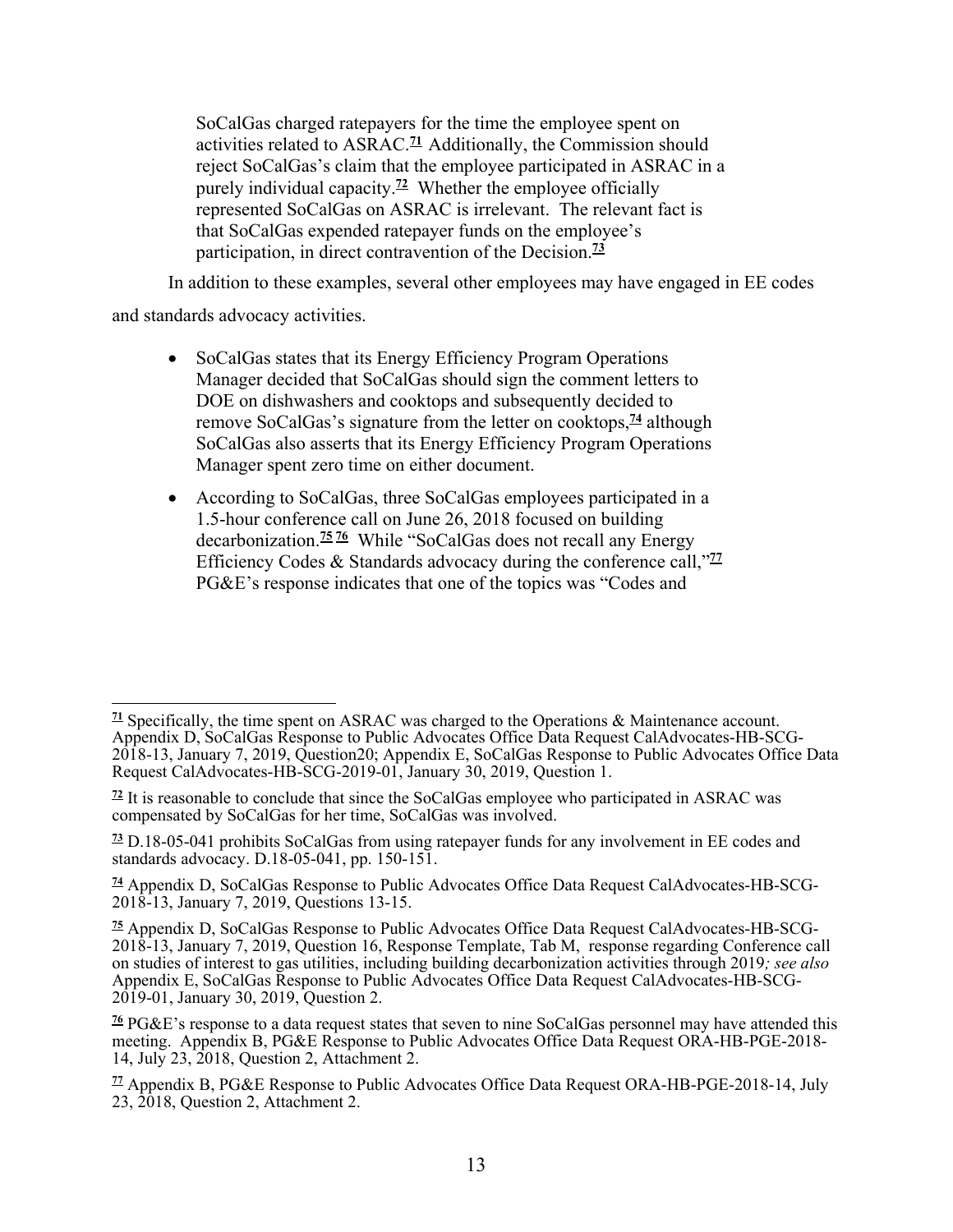Standards."**<sup>78</sup>** SoCalGas stated that the time spent on this meeting was charged to ratepayers through its General Rate Case account.**<sup>79</sup>**

Despite SoCalGas's claim that only one employee was involved in EE codes and standards advocacy activities after the effective date of D.18-05-041, the evidence cited here demonstrates that at least five, and probably nine or more, employees participated in such activities.

## **III. DISCUSSION**

#### **A. The Commission should reject SoCalGas's claim that D.18-05-041 allows SoCalGas to charge ratepayers for advocacy at the DOE.**

The Commission should reject SoCalGas's claim that "engagement with the Department of Energy" does not concern "statewide energy efficiency codes & standards advocacy, as delineated in Decision 18-05-041."**<sup>80</sup>** The claim that D.18-05-041 allows SoCalGas to continue EE codes and standards advocacy with the DOE ignores the unambiguous language of the Decision, which prohibits SoCalGas from engaging in *any* ratepayer-funded EE codes and standards advocacy. For example, the Decision says:

> We are prohibiting SoCalGas from *using ratepayer funds* to conduct codes and standards advocacy, which we find reasonable based on the Commission's clear policy intent for such funds and on evidence submitted by [the Public Advocates Office]**<sup>81</sup>** of SoCalGas's past contravention of that policy intent.**<sup>82</sup>**

D.18-05-041 recognized as "serious allegations" the evidence summarized on pages 140 and

141 of the Decision, which largely relates to SoCalGas's advocacy at the DOE.**<sup>83</sup>**

 **<sup>78</sup>** Appendix B, PG&E Response to Public Advocates Office Data Request ORA-HB-PGE-2018-14, July 23, 2018, Question 2, Attachment 2.

**<sup>79</sup>** Appendix E, SoCalGas Response to Public Advocates Office Data Request CalAdvocates-HB-SCG-2019-01, January 30, 2019, Question 2.

**<sup>80</sup>** Appendix A, SoCalGas Response to Public Advocates Office Data Request ORA-HB-SCG-2018-09, July 16, 2018, Preliminary Statement; *see also* Appendix D, SoCalGas Response to Public Advocates Office Data Request CalAdvocates-HB-SCG-2018-13, January 7, 2019, Preliminary Statement, footnote 1.

**<sup>81</sup>** The Public Advocates Office was known as the Office of Ratepayer Advocates when the Commission issued D.18-05-041.

**<sup>82</sup>** D.18-05-041, pp. 150-151 (emphasis in original).

**<sup>83</sup>** See Section II B 1, *infra*.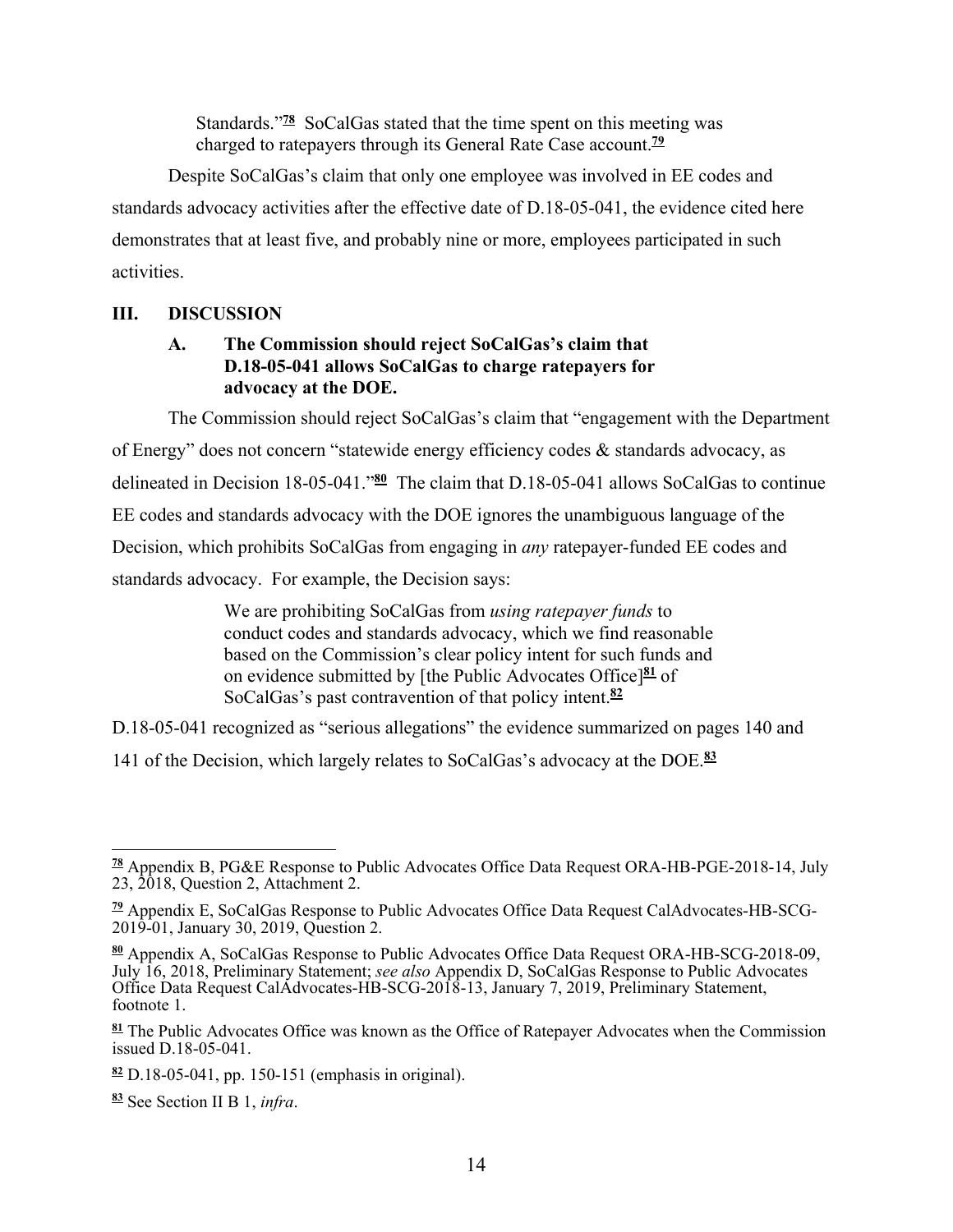Thus, D.18-05-041 did not distinguish codes and standards adopted at the state level from those adopted at the federal level, nor did it create an exception for federal-level advocacy. In fact, the word "federal" appears only once in the body of the decision, in a discussion of SoCalGas's malfeasance.**<sup>84</sup>** While D.18-05-041 refers to "statewide codes and standards advocacy" activities, "statewide" describes the mechanism for implementing the program rather than government entity that adopts the codes and standards. Thus, statewide EE programs are administered by a single utility on behalf of (and with funding from) all four utilities, rather than being administered separately by each utility. It would be nonsensical for the Commission to respond to deleterious federal-level advocacy by limiting the ban on SoCalGas's use of ratepayer funded EE codes and standards advocacy to activities at the state level.**<sup>85</sup>**

The Commission should also reject SoCalGas's claim that calling into a conference call relating to EE codes and standards, but not actively "participating" was somehow permitted by D.18-05-041.86

#### **B. The Commission should order SoCalGas to demonstrate its compliance with D.18-05-041.**

Given SoCalGas's apparent attempts to underestimate and obscure the full extent of its EE codes and standards advocacy after the issuance of D.18-05-041, and its refusal to provide accurate information, the Commission should order SoCalGas to demonstrate that it has wholly complied with Ordering Paragraph 53 of D.18-05-041, which states that:

> Southern California Gas Company is prohibited from participating in statewide codes and standards advocacy activities, other than to transfer ratepayer funds to the statewide lead for codes and standards, during this business plan period.

The Commission should direct SoCalGas to demonstrate that each entry in SoCalGas's Demand Side Management Balancing Account (DSMBA) since June 1, 2018 (including

**<sup>84</sup>** D.18-05-041, p. 141.

**<sup>85</sup>** D.18-05-041 also describes the ban on codes and standards advocacy as "a precautionary measure" intended to prevent SoCalGas from frustrating the Commission's policy goals. See D.18-05-041, pp. 150-151.

**<sup>86</sup>** Appendix A, SoCalGas Response to Public Advocates Office Data Request ORA-HB-SCG-2018-09, July 16, 2018, Preliminary Statement.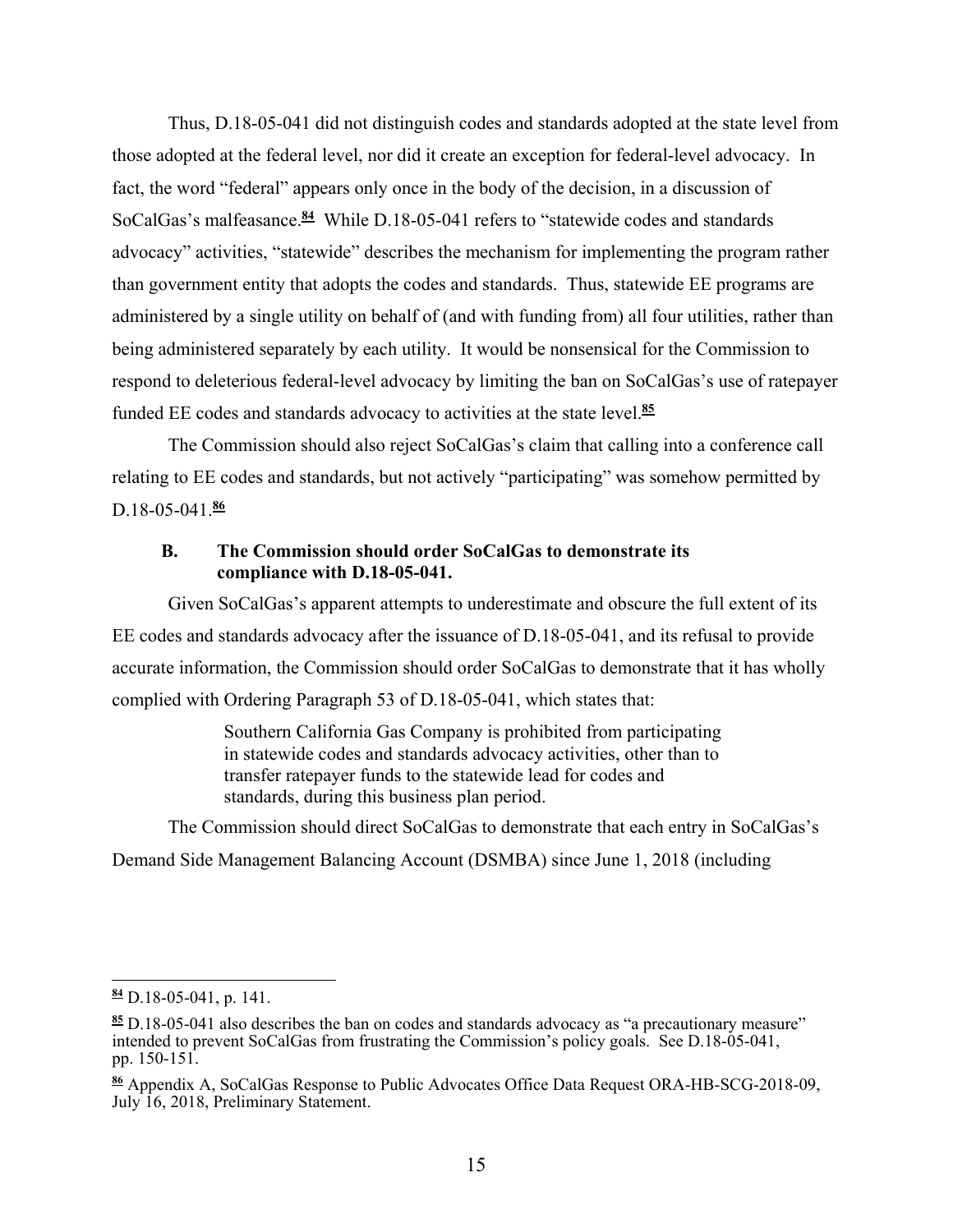allocated overhead) complies with the Commission's directive prohibiting "SoCalGas from *using ratepayer funds* to conduct codes and standards advocacy."**<sup>87</sup>**

If SoCalGas is unable to demonstrate that all balancing account entries comply with Commission orders and represent proper uses of energy efficiency funds, the Commission should order SoCalGas to remove inappropriate charges from the DSMBA and to take any other actions necessary**<sup>88</sup>** to comply with Ordering Paragraph 53 of D.18-05-041.

#### **C. SoCalGas violated Rule 1.1 by making false statements to the Public Advocates Office and failing to disclose important documentary evidence.**

The Public Advocates Office obtained documentary evidence showing that SoCalGas made false or misleading statements to the Public Advocates Office. In doing so, SoCalGas violated Rule 1.1 of the Commission's Rules of Practice and Procedure, which requires that:

> Any person who signs a pleading or brief, enters an appearance, offers testimony at a hearing, or transacts business with the Commission, by such act … agrees …never to mislead the Commission or its staff by an artifice or false statement of fact or law.

Staff of the Public Advocates Office have the same discovery rights as other Commission staff.**<sup>89</sup>** Therefore, misleading the Public Advocates Office is a violation of Rule 1.1 in exactly the same way as misleading Commissioners or other Commission staff. As summarized above in sections II B 2, and 4-6 above, SoCalGas provided data request responses that were incomplete and misleading. Nor can SoCalGas argue that all of its omissions and false statements were justified by its belief that "engagement with the Department of Energy" does not concern "statewide energy efficiency codes & standards advocacy, as delineated in

 $\overline{a}$ **<sup>87</sup>** D.18-05-041, pp. 150-151 (emphasis in original).

**<sup>88</sup>** For example, while most EE charges are in the DSMBA, SoCalGas charged its Operations and Maintenance Account for participation of an employee in the Appliance Standards and Rulemaking Federal Advisory Committee (ASRAC). See footnote 71. SoCalGas also charged the General Rate case for employee participation in a building decarbonization meeting. See footnote 79.

**<sup>89</sup>** D.01-08-062, pp. 6-7 and 10 (Findings of Fact 4-5). The Commission found that the Public Advocates Office (then known as the Office of Ratepayer Advocates) has the same discovery rights as other Commission staff members. The Commission noted that the Public Advocates Office's "scope of authority to request and obtain information from entities regulated by the Commission is as broad as that of any other units of our staff, including the offices of the Commissioners." D.01-08-062, p. 6. See also Public Utilities Code 309.5(e) and 314.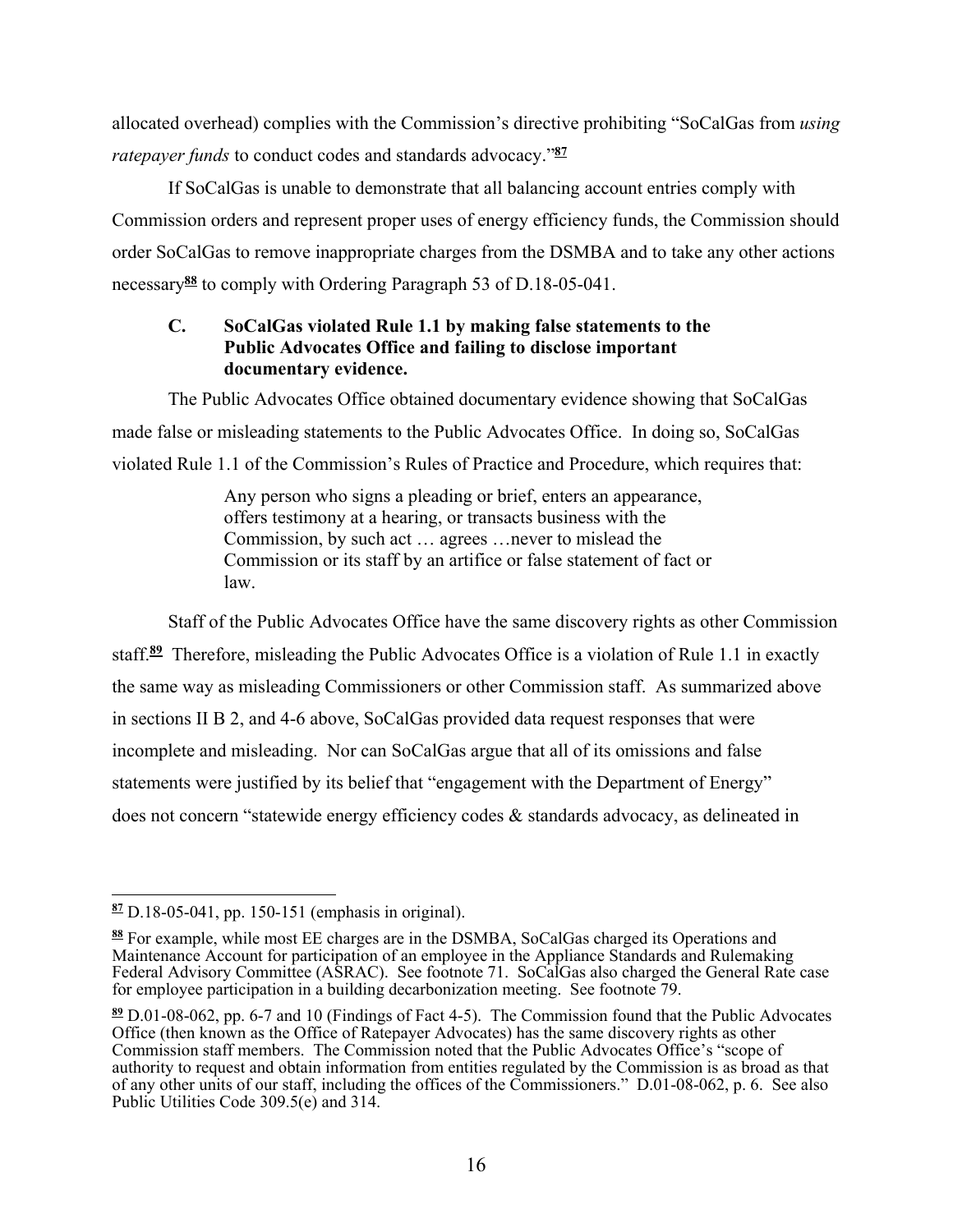Decision 18-05-041."**<sup>90</sup>** The evidence below demonstrates that SoCalGas made false statements that cannot be justified even by its purported reading of D.18-05-041. For example, SoCalGas made claims that contradict its own program accounting and reporting structure.

#### **1. SoCalGas falsely claimed that engagement with the Department of Energy was part of a local program.**

In addition to mischaracterizing D.18-05-041, SoCalGas's disclaimer includes a false statement about the structure of its EE codes and standards advocacy program. In response to data requests, SoCalGas maintains that EE codes and standards advocacy does not include "activities for local programs, such as compliance, reach codes, and engagement with the Department of Energy."**<sup>91</sup>** According to SoCalGas's twice-repeated disclaimer, "engagement with the Department of Energy" is a local program, comparable to compliance and reach codes.

However, SoCalGas's monthly EE reports to the Commission show otherwise. SoCalGas's monthly report for June 2018, submitted to the California Energy Data and Reporting System (CEDARS) shows that SoCalGas had five subprograms within the energy efficiency codes and standards program.**<sup>92</sup>** None of them focused on federal-level advocacy.

 $\overline{a}$ **<sup>90</sup>** Appendix A, SoCalGas Response to Public Advocates Office Data Request ORA-HB-SCG-2018-09, July 16, 2018, Preliminary Statement.

**<sup>91</sup>**Appendix A, SoCalGas Response to Public Advocates Office Data Request ORA-HB-SCG-2018-09, Preliminary Statement; Appendix D; SoCalGas Response to Public Advocates Office Data Request CalAdvocates-HB-SCG-2018-13, January 7, 2019, Preliminary Statement, footnote 1.

**<sup>92</sup>** CEDARS, Monthly Reports, SoCalGas Confirmed Monthly Report Dashboard for June 2018, "SoCalGas Confirmed Monthly Report Program Summary." https://cedars.sound-data.com/monthlyreports/confirmed-dashboard/SCG/.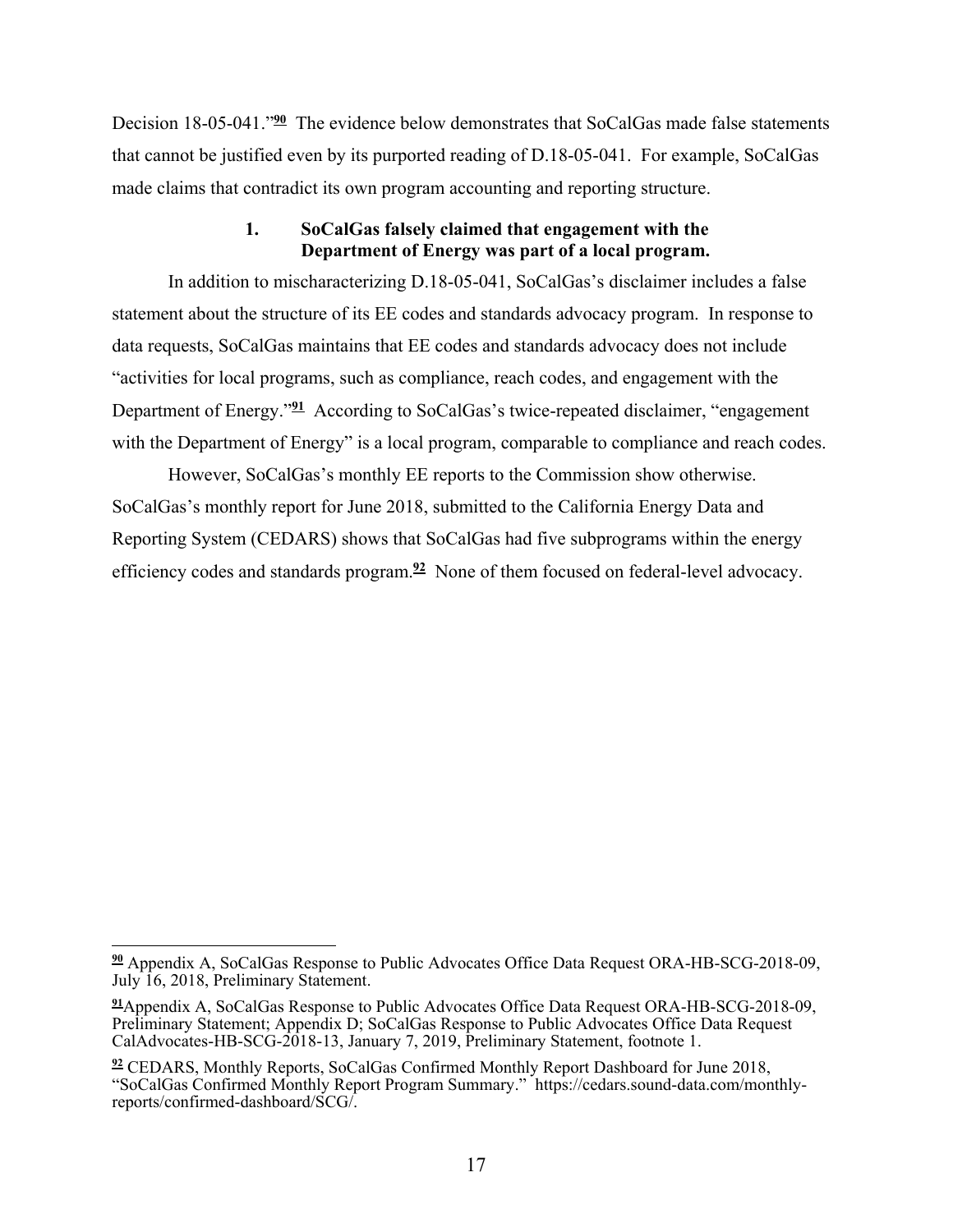| <b>Table 1: SoCalGas Codes and Standards Subprograms</b><br>From June 2018 Monthly Report |                                                   |                           |                  |
|-------------------------------------------------------------------------------------------|---------------------------------------------------|---------------------------|------------------|
| <b>Program ID</b>                                                                         | <b>Program Name</b>                               | <b>Parent Program</b>     | <b>Advocacy?</b> |
| <b>SCG3724</b>                                                                            | $C&S-SW-Building Codes &$<br>Compliance Advocacy* | <b>Statewide Programs</b> | Yes              |
| <b>SCG3725</b>                                                                            | $C&S-SW$ -Appliance<br>Standards Advocacy*        | <b>Statewide Programs</b> | Yes              |
| <b>SCG3726</b>                                                                            | $C&S$ – Compliance<br>Enhancement                 | <b>Local Programs</b>     | No               |
| <b>SCG3727</b>                                                                            | $C&S$ – Reach Codes                               | <b>Local Programs</b>     | No               |
| <b>SCG3728</b>                                                                            | $C&S$ – Planning Coordination                     | Local Programs            | No               |
| * SW means "statewide."                                                                   |                                                   |                           |                  |
| <i>Source:</i> CEDARS, SoCalGas Monthly Report for June 2018. <sup>93</sup>               |                                                   |                           |                  |

Table 1 reveals that SoCalGas has two EE subprograms with an advocacy focus. Both of these are statewide subprograms.

Additionally, SoCalGas has three local subprograms within the EE codes and standards program: compliance enhancement, reach codes and planning coordination. None of these local subprograms is focused on advocacy, at either the state or federal level.**<sup>94</sup>**

SoCalGas's Program Implementation Plan for the Codes and Standards Program provides additional detail about the focus of each of these five subprograms.**<sup>95</sup>** For example, it describes the Appliance Standards Advocacy Program as follows:

 **<sup>93</sup>** CEDARS, Monthly Reports, SoCalGas Confirmed Monthly Report Dashboard for June 2018, "SoCalGas Confirmed Monthly Report Program Summary." https://cedars.sound-data.com/monthlyreports/confirmed-dashboard/SCG/.

**<sup>94</sup>** As of May 2019 (the most recent monthly report available at the time of this filing), SoCalGas *still* did not have any EE codes and standards subprogram focused on federal-level advocacy. SoCalGas's May 2019 monthly report shows the same five subprograms listed in Table 1. See: CEDARS, Monthly Reports, SoCalGas Confirmed Monthly Report Dashboard for May 2019, "SoCalGas Confirmed Monthly Report Program Summary." https://cedars.sound-data.com/monthly-reports/confirmed-dashboard/SCG.

<sup>&</sup>lt;sup>95</sup> CEDARS, Programs, Download Program Documents, "SCG3725\_implementation\_plan\_v1.pdf"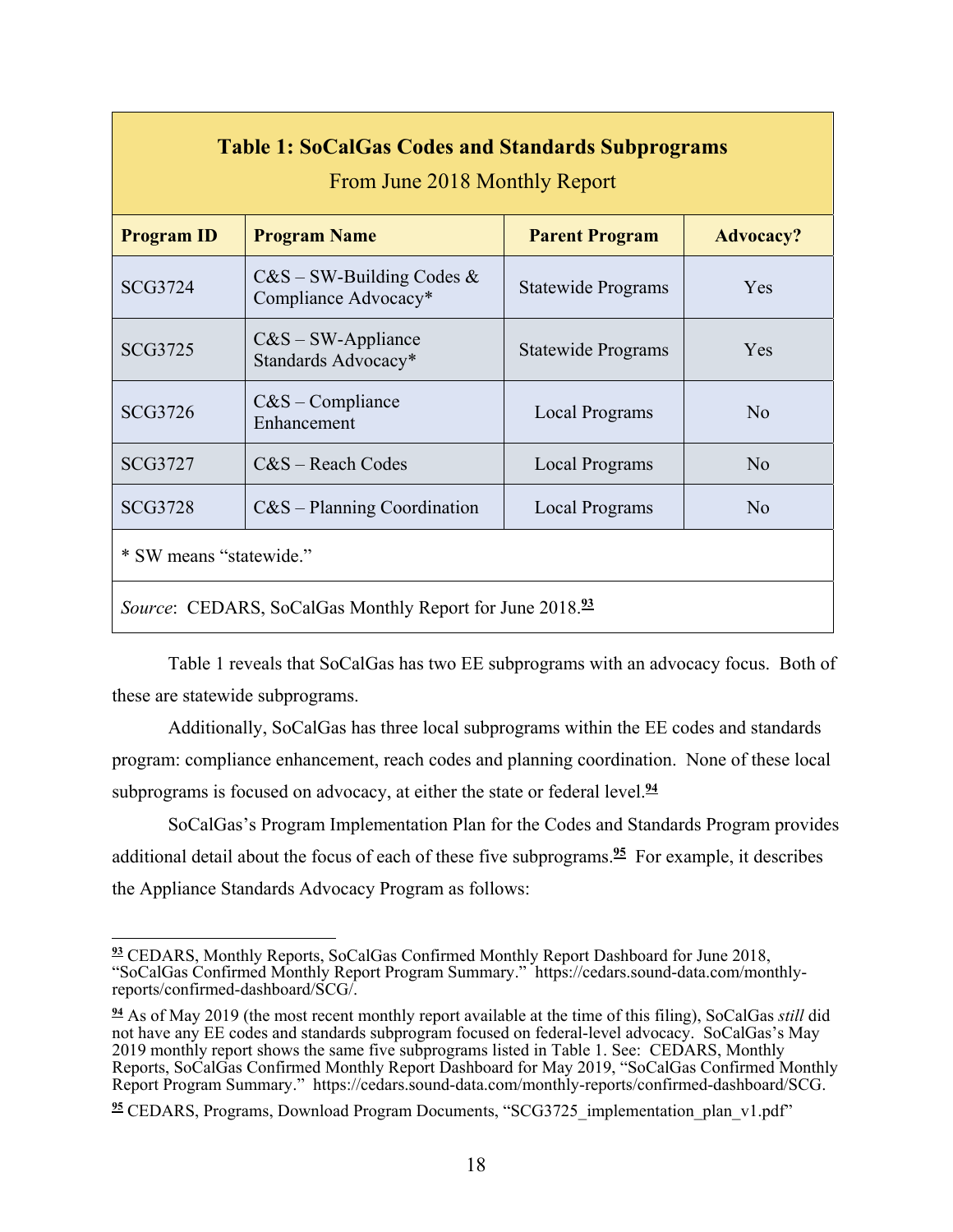The Appliance Standards Advocacy subprogram targets both state and federal standards and test methods: improvements to Title 20 Appliance Efficiency Regulations by the CEC, and improvements to Federal appliance regulations by the US Department of Energy.**<sup>96</sup>**

The Program Implementation Plan also shows that neither Compliance Enhancement, Reach Codes, nor Planning Coordination involves advocacy to the DOE.**<sup>97</sup>** (The Reach Codes subprogram provides technical support to local governments that intend to adopt more aggressive building codes. However, it does not involve formal advocacy and does not involve any federal-level policy.)**<sup>98</sup>**

SoCalGas's Annual Budget Advice Letter (ABAL) for its 2018 energy efficiency portfolio, which outlines SoCalGas's EE programs and spending levels for 2018, supports the same conclusion. SoCalGas's 2018 ABAL was approved in D.18-05-041 and therefore took

#### **Compliance Improvement:**

The Compliance Improvement subprogram … provides education, training, and other activities targeting building departments and other industry actors responsible for compliance with Building Energy Code and Appliance Standards requirements. Activities may include development of "best practices tools" and other infrastructure elements that serve multiple compliance improvement objectives.

#### **Reach Codes:**

The Reach Codes subprogram provides technical support to local governments that wish to adopt ordinances that exceed statewide Title 24 minimum energy efficiency requirements for new buildings, additions, or alterations. Support for local governments includes research and analysis for establishing performance levels relative to Title 24 and cost effectiveness per Climate Zone, drafting of model ordinance templates for regional consistency, and assistance for completing and expediting the application process required for approval by the CEC. The subprogram also supports local governments that seek to establish residential or commercial energy conservation ordinances for existing buildings.

#### **Planning and Coordination:**

The Planning and Coordination Subprogram supports planning activities that improve alignment across the IOU energy efficiency portfolio with respect to future  $C\&S$  program activities. This subprogram supports efforts to prepare the market for future code adoption (i.e., improve code readiness), to ensure higher code compliance rates and advance the CPUC Strategic Plan goals for achieving zero net energy.

**98** SoCalGas, Statewide Codes and Standards Program: Program Implementation Plan, pp. 12-13.

 (SoCalGas, Statewide Codes and Standards Program: Program Implementation Plan). https://cedars.sound-data.com/programs/SCG3725/details/.

**<sup>96</sup>** SoCalGas, Statewide Codes and Standards Program: Program Implementation Plan, p. 12.

**<sup>97</sup>** The Program Implementation Plan describes these subprograms as follows: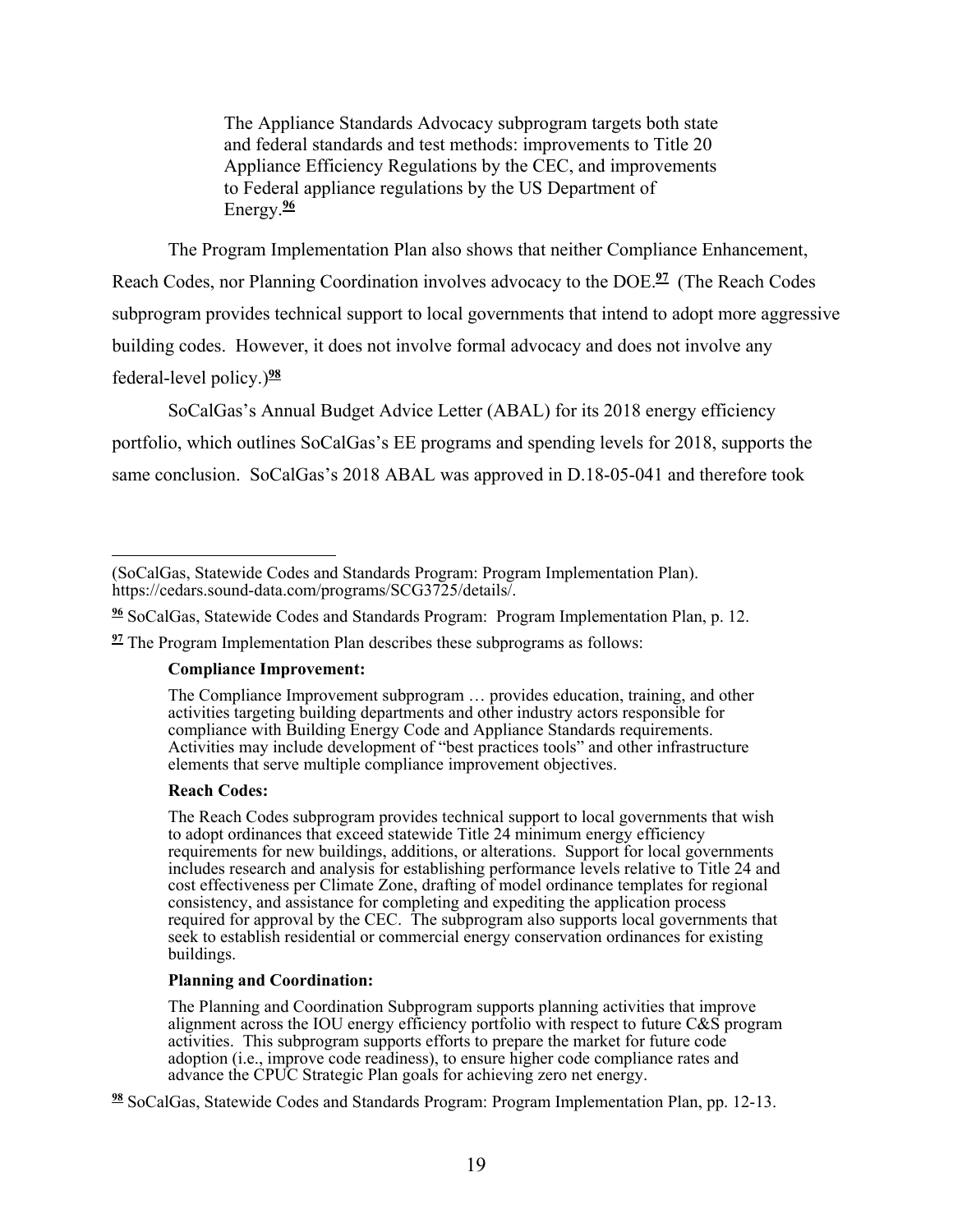effect upon the issuance of the Decision.**<sup>99</sup>** The 2018 ABAL proposed the same five energy efficiency codes and standards subprograms that are listed in Table 1 and reflected in SoCalGas's monthly CEDARS report for June 2018.**<sup>100</sup>**

SoCalGas's CEDARS reports and most recently approved ABAL show that all of SoCalGas's state-level and federal-level advocacy activities on energy efficiency codes and standards are delivered through statewide programs. Therefore, SoCalGas's assertion that "statewide energy efficiency codes & standards advocacy, as delineated in Decision 18-05-041" does not include "activities for local programs, such as … engagement with the Department of Energy"**<sup>101</sup>** is false. Making a "false statement of fact" is a violation of Rule 1.1.**<sup>102</sup>**

#### **2. SoCalGas's response to a data request shows that its previous responses to data requests were false.**

SoCalGas's responses to a data request shows that SoCalGas made false statements in response to previous Public Advocates Office data requests. SoCalGas's narrow reading of the Decision for purposes of responding to data requests is at odds with the program accounting of EE codes and standards advocacy SoCalGas used to charge ratepayers. In its response to Public Advocates Office Data Request CalAdvocates-HB-SCG-2018-13, SoCalGas admits that its advocacy to DOE was part of the statewide codes and standards advocacy subprogram by providing the program identification codes associated with statewide subprograms.**<sup>103</sup>** This admission contradicts the disclaimer SoCalGas included in that response, as well as a prior response.**<sup>104</sup>**

When asked directly, SoCalGas admitted that its work in June 2018 on two DOE comment letters– on dishwasher product categories and cooktop test procedures**<sup>105</sup>** – was

 **<sup>99</sup>** D.18-05-041, p. 176 (Conclusion of Law 32), and p. 185 (Ordering Paragraph 14).

**<sup>100</sup>** CEDARS, Budget Filings, SoCalGas Filing Dashboard for 2018, "Programs in This Filing." https://cedars.sound-data.com/filings/dashboard/SCG/2018/.

**<sup>101</sup>** Appendix A, SoCalGas Response to Public Advocates Office Data Request ORA-HB-SCG-2018-09, July 16, 2018, Preliminary Statement.

**<sup>102</sup>** Rule 1.1 of the Commission's Rules of Practice and Procedure.

**<sup>103</sup>** Appendix D, SoCalGas Response to Public Advocates Office Data Request CalAdvocates-HB-SCG-2018-13, January 7, 2019, Question 1, Response Template, Tab A.

**<sup>104</sup>** Appendix A, SoCalGas Response to ORA-HB-SCG-2018-09, July 16, 2018, Preliminary Statement; Appendix D, SoCalGas Response to Public Advocates Office Data Request CalAdvocates-HB-SCG-2018-13, January 7, 2019, Preliminary Statement, footnote 1.

**<sup>105</sup>** The DOE comment letters are discussed at pages 10-12 of these comments.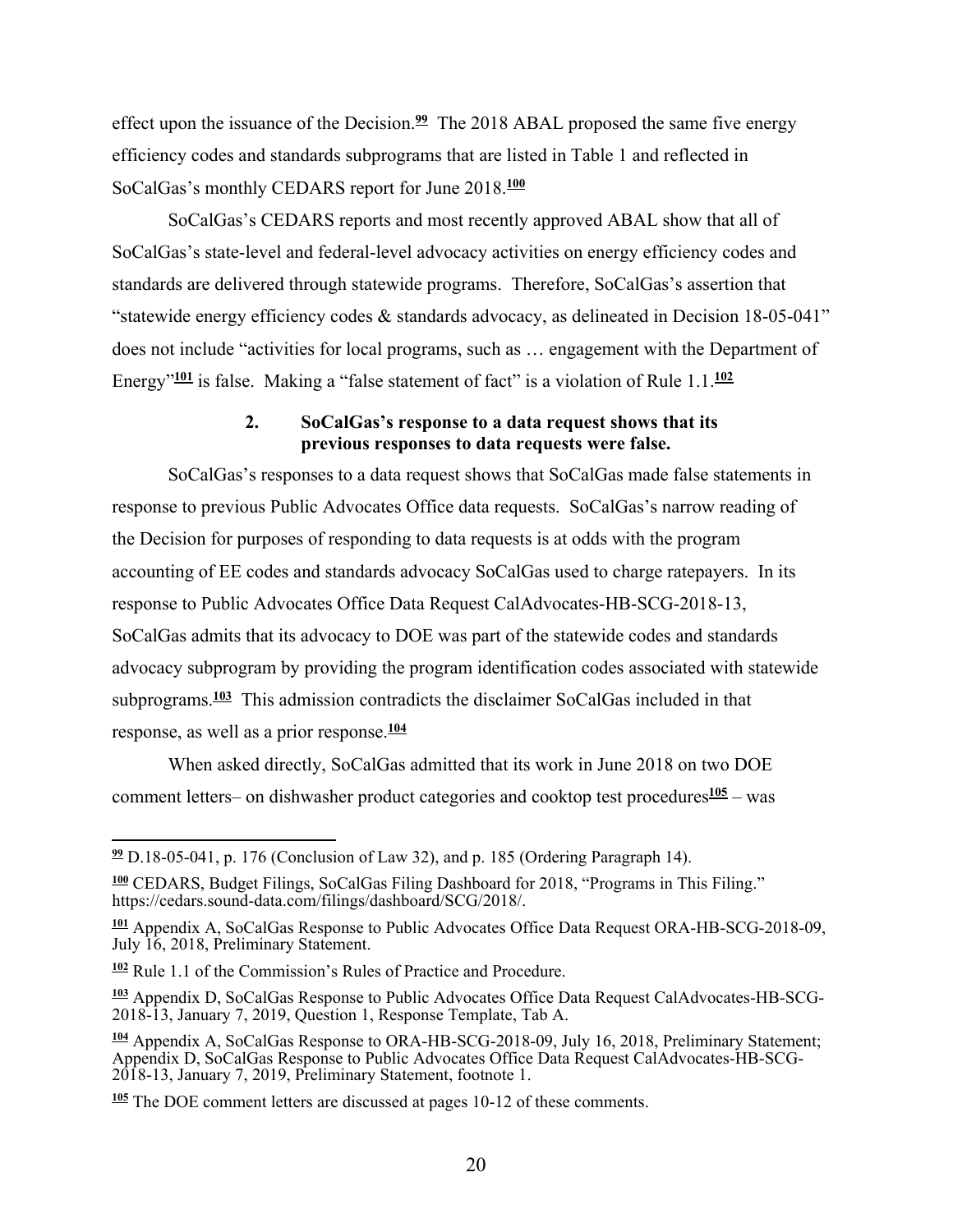associated with, and charged to, the Statewide Appliance Standards Advocacy subprogram (SCG3725)**<sup>106</sup>** This further contradicts SoCalGas's assertions (in its preliminary statements)**<sup>107</sup>** that DOE advocacy was part of an unspecified local subprogram.

## **3. SoCalGas's own actions and statements show that it did not believe federal-level advocacy was permissible under D.18-05-041.**

SoCalGas asserted to the Public Advocates Office that federal-level advocacy was a permissible activity under D.18-05-041.**<sup>108</sup>** Yet SoCalGas's own actions and correspondence indicate that even SoCalGas doubted this claim. On June 22, 2018, SoCalGas authorized the submission on its behalf the final draft of a DOE comment letter on cooktop test procedures that was to be filed on behalf of all four California utilities.<sup>109</sup> Then, on June 25, 2018, SoCalGas revoked its approval.**<sup>110</sup>** The letter was filed without SoCalGas's signature. Why did SoCalGas abruptly reverse course?

Information provided to the Public Advocates Office provides the likely answer. At 4:00 pm on June 22, 2018, SoCalGas's attorney spoke by phone to PG&E's attorney.**<sup>111</sup>** In a follow-up email on June 25, 2018, PG&E's attorney asked "if SoCalGas would still like to be a signatory to the comments." SoCalGas's attorney replied that SoCalGas would not be a signatory and attributed the decision to D.18-05-041:

> We do not want to be a signatory. We are still in the process of transitioning and implementing the changes in the decision, so thank you for bringing this to our attention.**<sup>112</sup>**

**<sup>109</sup>** Appendix A, SoCalGas Response to Public Advocates Office Data Request ORA-HB-SCG-2018-09, July 16, 2018, Question 15, Attachment C, "062518\_Cooking prod emails.pdf."

**<sup>110</sup>** Appendix A, SoCalGas Response to Public Advocates Office Data Request ORA-HB-SCG-2018-09, July 16, 2018, Question 15, Attachment C, "062518\_Cooking prod emails.pdf."

**111** Appendix B, Appendix B, PG&E Response to Public Advocates Office Data Request ORA-HB-PGE-2018-14, July 23, 2018, Question 2, Attachment 2.

**<sup>112</sup>** Appendix A, SoCalGas Response to Public Advocates Office Data Request ORA-HB-SCG-2018-09, July 16, 2018, Question 15, Attachment C, "06-25-2018 Email.pdf." Emphasis in original.

 $\overline{a}$ **106** Appendix D, SoCalGas Response to Public Advocates Office Data Request CalAdvocates-HB-SCG-2018-13, January 7, 2019, Question 1.

**<sup>107</sup>**Appendix A, SoCalGas Response to Public Advocates Office Data Request ORA-HB-SCG-2018-09, Preliminary Statement; Appendix D; SoCalGas Response to Public Advocates Office Data Request CalAdvocates-HB-SCG-2018-13, January 7, 2019, Preliminary Statement, footnote 1.

**<sup>108</sup>** Appendix A, SoCalGas Response to Public Advocates Office Data Request ORA-HB-SCG-2018-09, July 16, 2018, Preliminary Statement; Appendix D, SoCalGas Response to Public Advocates Office Data Request CalAdvocates-HB-SCG-2018-13, January 7, 2019, Preliminary Statement, footnote 1.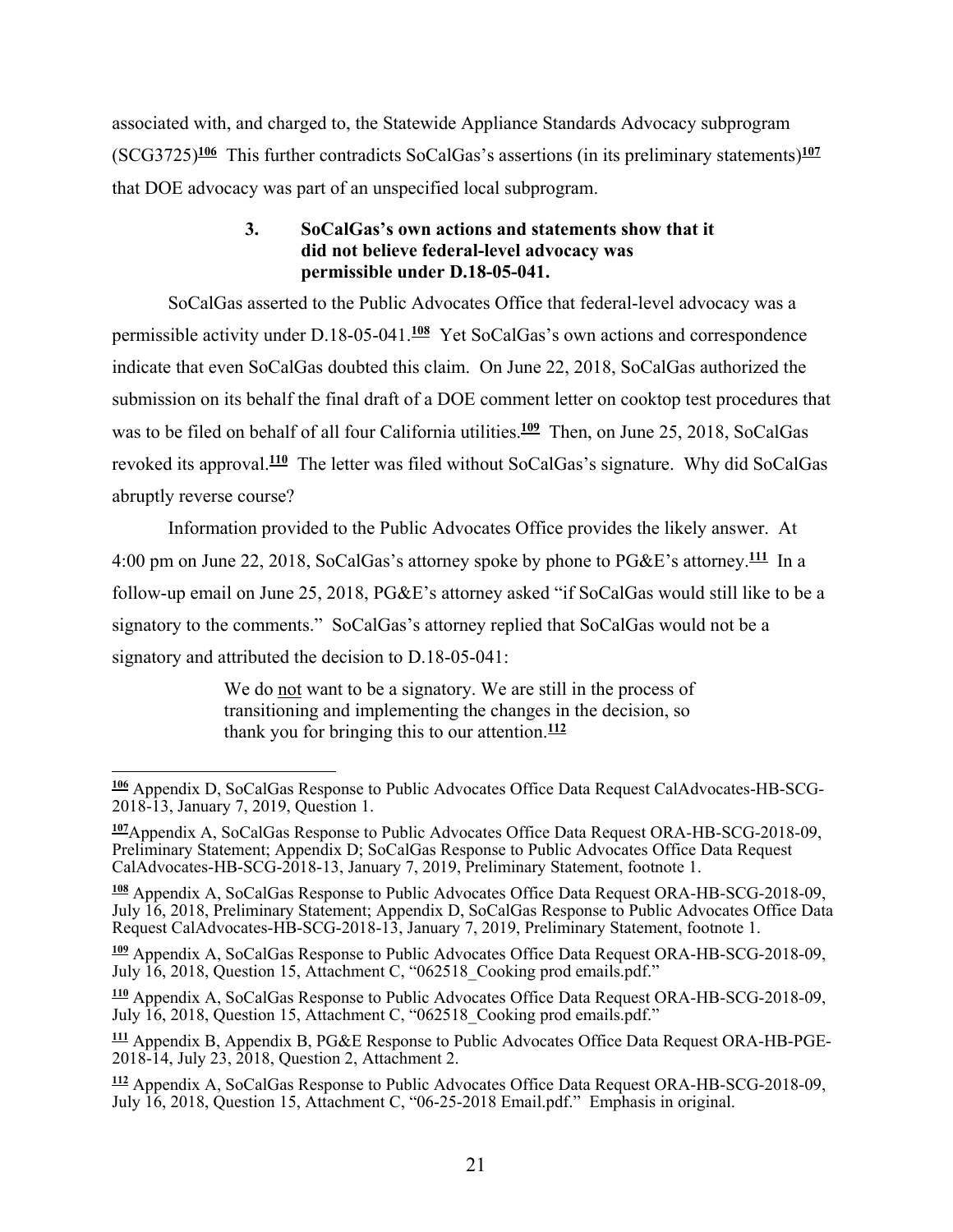This email from SoCalGas's attorney shows that SoCalGas did, in fact, understand that federal-level advocacy was prohibited by D.18-05-041. Nonetheless, SoCalGas subsequently asserted to the Public Advocates Office – on July 16, 2018 and January 7, 2019 – that the prohibition on EE codes and standards advocacy in D.18-05-041 did not cover "engagement with the Department of Energy."**<sup>113</sup>**

#### **IV. ORDER TO SHOW CAUSE**

## **A. The Commission should order SoCalGas to show cause why the Commission should not penalize SoCalGas for violating a Commission order and Rule 1.1 of the Commission's Rules of Practice and Procedure.**

The evidence summarized in this Motion demonstrates that SoCalGas disobeyed the Commission's order in D.18-05-041 to cease its involvement in ratepayer funded codes and standards advocacy. The evidence also shows that SoCalGas failed to provide truthful and accurate responses to data requests from the Public Advocates Office. Therefore, the Commission should order SoCalGas show cause why the Commission should not penalize SoCalGas for violating the Commission's order and Rule 1.1 of the Commission's Rules of Practice and Procedure.

Although SoCalGas's responses to date indicate that it has charged ratepayers only a small amount of money for prohibited EE codes and standards advocacy, the principles at stake are far more important than the money. The Commission should enforce its orders and demand honesty from regulated utilities. When the Public Advocates Office's data requests brought to light the fact that SoCalGas engaged in EE codes and standards advocacy that was prohibited by D.18-05-041, SoCalGas could have easily acknowledged the error and rectified the problem by removing the inappropriate costs from the balancing account. Instead, SoCalGas dissembled and minimized the extent of wrongdoing. The disclaimers and caveats in SoCalGas' responses to data requests have made it difficult, if not impossible, for the Public Advocates Office to determine the full extent of SoCalGas's noncompliant activities.

**<sup>113</sup>** Appendix A, SoCalGas Response to Public Advocates Office Data Request ORA-HB-SCG-2018-09, July 16, 2018, Preliminary Statement; Appendix D, SoCalGas Response to Public Advocates Office Data Request CalAdvocates-HB-SCG-2018-13, January 7, 2019, Preliminary Statement, footnote 1.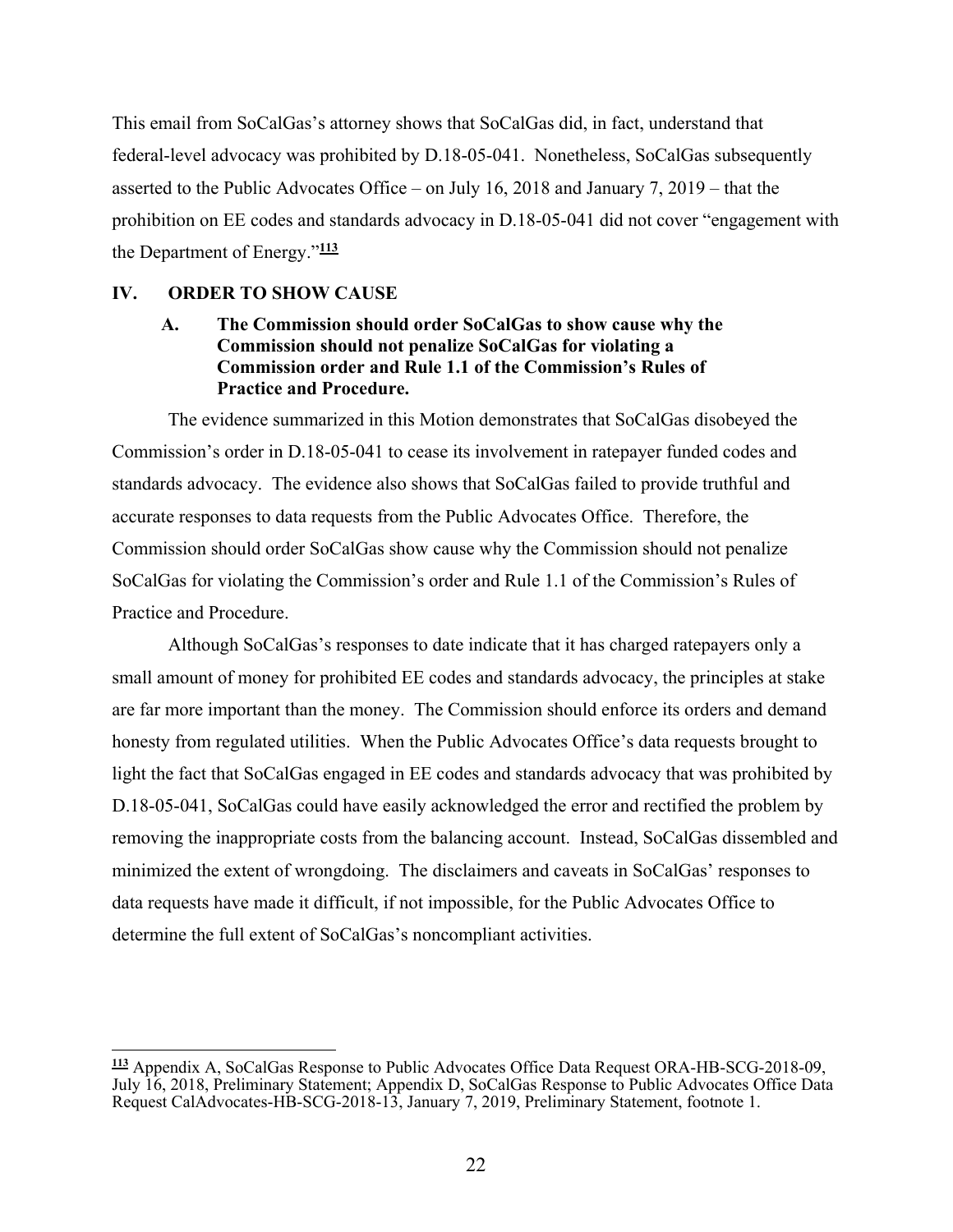Section 702 of the Public Utilities Code requires public utilities such as SoCalGas**<sup>114</sup>** to obey and comply with the Commission's orders, decisions, directions, or rules "relating to or affecting its business as a public utility," and requires public utilities to take all reasonable steps to "to secure compliance therewith by all of its officers, agents, and employees."

Section 2107 of the Public Utilities Code provides that a public utility that:

fails or neglects to comply with any part or provision of any order, decision, decree, rule, direction, demand, or requirement of the commission … is subject to a penalty of not less than five hundred dollars (\$500), nor more than one hundred thousand dollars (\$100,000), for each offense.

Section 2108 of the Public Utilities Code complements Section 2107, specifying that "[e]very violation . . . is a separate and distinct offense, and in case of a continuing violation each day's continuance thereof shall be a separate and distinct offense." A "continuing violation" occurs when a party engages in "a continuing course of unlawful conduct" over a period of time.<sup>115</sup>

The Public Advocates Office recommends that the Commission consider penalties of significant magnitude to recognize SoCalGas's numerous repeated violations of D.18-05-041 and Rule 1.1, including the company's failure to prevent, detect, disclose, or rectify the violations.**<sup>116</sup>**

The Public Advocates Office requests the opportunity to provide a more specific recommendation on appropriate penalties after SoCalGas provides a full accounting of its entries in the DSMBA, as recommended above. Only after SoCalGas provides information regarding the full extent of its ongoing charges to ratepayers for codes and standards advocacy after the effective date of D.18-05-041 will it be possible to recommend a penalty appropriate for SoCalGas's failure to obey a Commission order and its pattern of misleading responses to data requests.

 $\overline{a}$ 

**<sup>114</sup>** As a gas corporation that serves the public, SoCalGas is a public utility. Public Utilities Code Section 216(a).

**<sup>115</sup>** *Pacific Gas & Electric Co. v. Public Utilities Com*., 237 Cal. App. 4th 812, 855 (2015).

**<sup>116</sup>** *See e.g.* D.98-12-075, *Final Opinion Adopting Enforcement Rules,* issued December 17, 1998 in R.98-04-009, pp. 56-58.